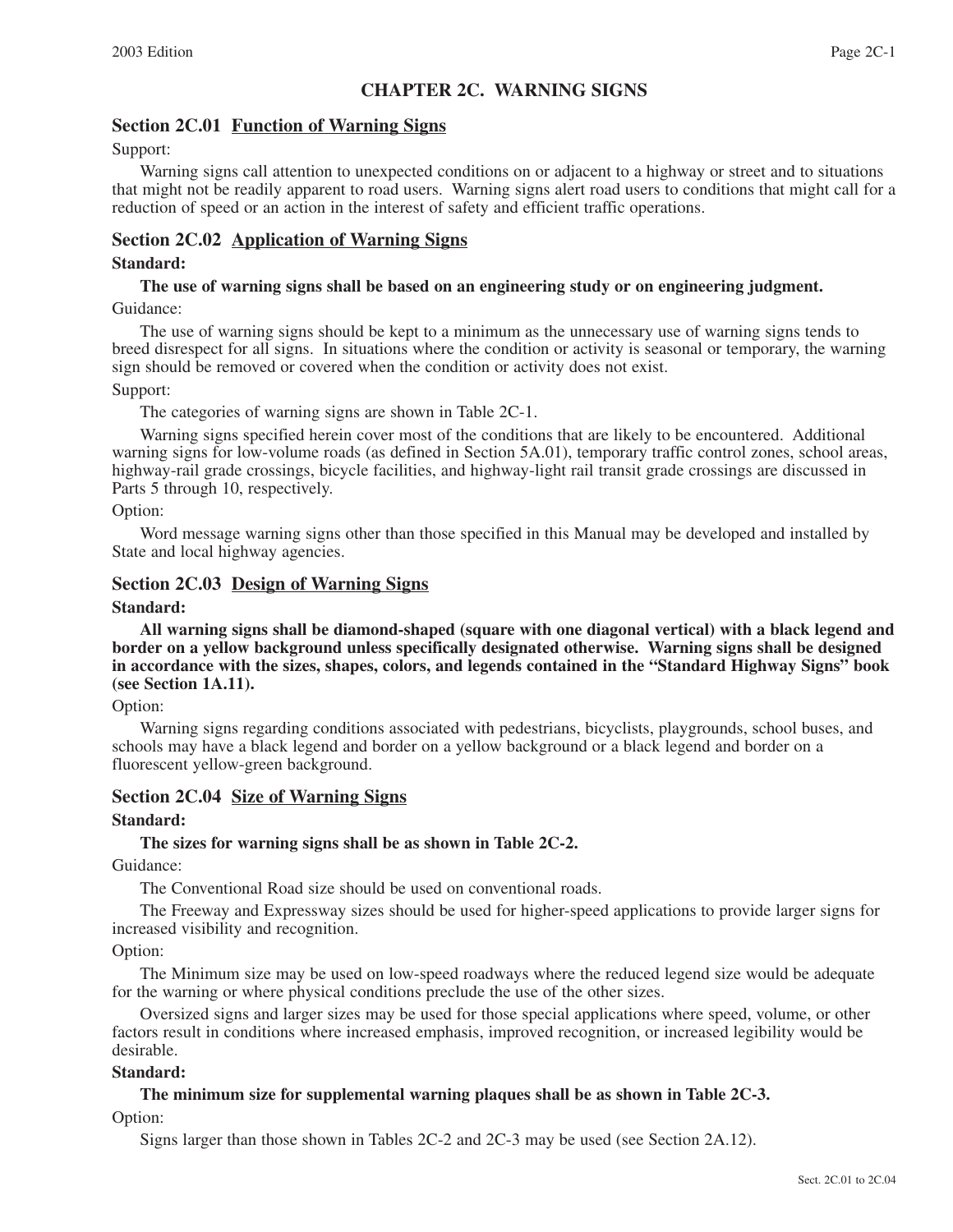| Category<br>Group |                              | <b>Section</b>    | <b>Signs</b>                                               | <b>MUTCD Codes</b>                     |  |  |
|-------------------|------------------------------|-------------------|------------------------------------------------------------|----------------------------------------|--|--|
|                   |                              | 2C.06             | Turn, Curve, Reverse Turn,                                 | W1-1 through W1-5, W1-11,              |  |  |
|                   |                              |                   | Reverse Curve, Winding Road,                               | $W1-15$                                |  |  |
|                   |                              |                   | Hairpin Curve, 270-Degree Curve                            |                                        |  |  |
|                   | Changes<br>in                | 2C.07             | <b>Combination Horizontal</b>                              | W1-1a, W1-2a                           |  |  |
|                   | Horizontal                   |                   | Alignment/Advisory Speed                                   |                                        |  |  |
|                   | Alignment                    | 2C.08             | <b>Combination Horizontal</b>                              | $W1-10$                                |  |  |
|                   |                              |                   | Alignment/Intersection                                     |                                        |  |  |
|                   |                              | 2C.09             | Large Arrow (one direction)                                | $W1-6$                                 |  |  |
|                   |                              | 2C.10             | Chevron Alignment                                          | $W1-8$                                 |  |  |
|                   |                              | 2C.11             | <b>Truck Rollover</b>                                      | $W1-13$                                |  |  |
|                   | Vertical                     | 2C.12             | Hill                                                       | W7-1, W7-1a, W7-1b                     |  |  |
| Roadway           | Alignment                    | 2C.13             | <b>Truck Escape Ramp</b>                                   | W7-4, W7-4a                            |  |  |
| Related           |                              | 2C.14             | <b>Hill Blocks View</b>                                    | W7-6                                   |  |  |
|                   |                              | 2C.15             | <b>Road Narrows</b>                                        | $W5-1$                                 |  |  |
|                   |                              | 2C.16-17          | Narrow Bridge, One Lane Bridge                             | W5-2, W5-3                             |  |  |
|                   | Cross                        | 2C.18-20          | Divided Road, Divided Road                                 | W6-1, W6-2, W12-1                      |  |  |
|                   | Section                      |                   | Ends, Double Arrow                                         |                                        |  |  |
|                   |                              | 2C.21             | Dead End, No Outlet                                        | W14-1, W14-1a, W14-2,                  |  |  |
|                   |                              |                   |                                                            | W14-2a                                 |  |  |
|                   |                              | 2C.22             | Low Clearance                                              | W12-2, W12-2p                          |  |  |
|                   |                              | 2C.23-24          | Bump, Dip, Speed Hump                                      | W8-1, W8-2, W17-1                      |  |  |
|                   | Roadway                      | 2C.25             | <b>Pavement Ends</b>                                       | $W8-3$                                 |  |  |
|                   | Surface                      | 2C.26             | Shoulder                                                   | W8-4, W8-9, W8-9a                      |  |  |
|                   | Condition                    | 2C.27             | <b>Slippery When Wet</b>                                   | $W8-5$                                 |  |  |
|                   |                              | 2C.28<br>2C.29-30 | <b>Bridge Ices Before Road</b><br>Stop Ahead, Yield Ahead, | W8-13                                  |  |  |
|                   | Advance<br><b>Traffic</b>    |                   | Signal Ahead, Be Prepared To Stop,                         | W3-1, W3-2, W3-3, W3-4,<br>W3-5, W3-5a |  |  |
|                   | Control                      |                   | Speed Reduction                                            |                                        |  |  |
|                   |                              | 2C.31-35          | Merge, Lane Ends, Added Lane,                              | W4-1, W4-2, W4-3, W4-5,                |  |  |
|                   | <b>Traffic</b>               |                   | Two-Way Traffic, Right Lane Ends,                          | W4-6, W6-3, W9-1,                      |  |  |
|                   | <b>Flow</b>                  |                   | Lane Ends Merge Left,                                      | W9-2, W14-3                            |  |  |
|                   |                              |                   | No Passing Zone                                            |                                        |  |  |
|                   | Change in                    | 2C.36             | <b>Advisory Speed</b>                                      | W13-2, W13-3, W13-5                    |  |  |
|                   | Speed                        |                   |                                                            |                                        |  |  |
| <b>Traffic</b>    |                              | 2C.37             | Cross Road, Side Road, T, Y, and                           | W2-1 through W2-6                      |  |  |
| Related           |                              |                   | Circular Intersection                                      |                                        |  |  |
|                   | Intersections                | 2C.38             | Large Arrow (two directions)                               | $W1-7$                                 |  |  |
|                   |                              | 2C.39             | <b>Oncoming Extended Green</b>                             | W25-1, W25-2                           |  |  |
|                   | Vehicular                    | 2C.40             | Truck Crossing, Truck (symbol),                            | W8-6, W11-1, W11-5,                    |  |  |
|                   | Traffic                      |                   | Emergency Vehicle, Tractor,                                | W11-5a, W11-8, W11-10,                 |  |  |
|                   |                              |                   | Bicycle, Golf Cart,                                        | W11-11, W11-12p, W11-14                |  |  |
|                   |                              |                   | Horse-Drawn Vehicle                                        |                                        |  |  |
|                   | Nonvehicular                 | 2C.41-42          | Pedestrian, Deer, Cattle,                                  | W11-2, W11-3, W11-4,                   |  |  |
|                   |                              |                   | Snowmobile, Horse,                                         | W11-6, W11-7, W11-9,                   |  |  |
|                   |                              |                   | Wheelchair, Playground                                     | W15-1                                  |  |  |
|                   | <b>Distance</b>              | 2C.45             | XX Feet, XX Miles, Next XX Feet,                           | W16-2, W16-3, W16-4,                   |  |  |
|                   |                              |                   | Next XX MI                                                 | W7-3a                                  |  |  |
|                   | Speed                        | 2C.46             | <b>Advisory Speed</b>                                      | $W13-1$                                |  |  |
|                   | Arrow                        | 2C.47             | Advance Arrow, Directional Arrow,                          | W16-5p, W16-6p, W16-7p                 |  |  |
|                   |                              |                   | Diagonal Arrow                                             |                                        |  |  |
| Supplemental      | Hill-Related                 | 2C.48             | Trucks Use Low Gear, X% Grade                              | W7-2, W7-3                             |  |  |
| Plaques           | <b>Street Name</b><br>Plaque | 2C.49             | <b>Advance Street Name</b>                                 | W16-8                                  |  |  |
|                   | Intersection                 | 2C.50             | <b>Cross Traffic Does Not Stop</b>                         | W4-4p                                  |  |  |
|                   | Share The                    | 2C.51             | Share The Road                                             | W16-1                                  |  |  |
|                   | Road                         |                   |                                                            |                                        |  |  |
|                   | HOV                          | 2C.52             | <b>High-Occupancy Vehicle</b>                              | W16-11                                 |  |  |
|                   | Photo Enforced               | 2C.53             | <b>Photo Enforced</b>                                      | W16-10                                 |  |  |
|                   | Traffic Circle               | 2C.37             | <b>Traffic Circle</b>                                      | W16-12p                                |  |  |
|                   |                              |                   |                                                            |                                        |  |  |

*Table 2C-1. Categories of Warning Signs*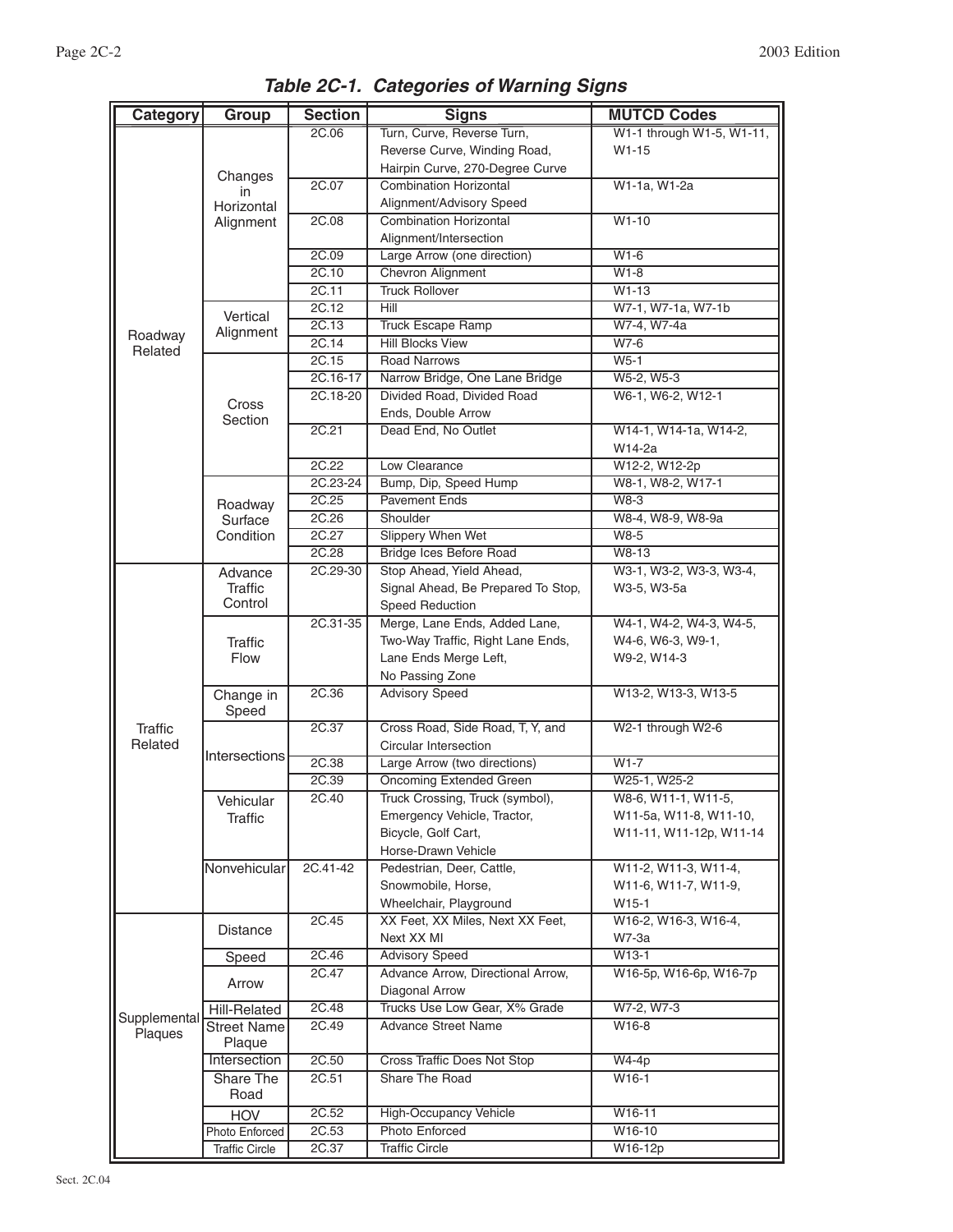|              | <b>Description</b>                                      | <b>Conventional</b>                                   | <b>Express-</b>                    | Freeway                            | Minimum                                               | <b>Oversized</b>                                       |  |
|--------------|---------------------------------------------------------|-------------------------------------------------------|------------------------------------|------------------------------------|-------------------------------------------------------|--------------------------------------------------------|--|
| <b>Shape</b> | <b>Sign Series</b>                                      | Road                                                  | way                                |                                    |                                                       |                                                        |  |
| Diamond      | W1, W2, W7,<br>W8, W9, W11,<br>W14, W15-1,<br>$W17-1$   | 750 x 750<br>$(30 \times 30)$                         | 900 x 900<br>$(36 \times 36)$      | 1200 x 1200<br>$(48 \times 48)$    | 600 x 600<br>$(24 \times 24)$                         |                                                        |  |
|              | W1 Combination,<br>W3, W4, W5,<br>W6, W8-3,<br>W10, W12 | 900 x 900<br>$(36 \times 36)$                         | 1200 x<br>1200<br>$(48 \times 48)$ | 1200 x<br>1200<br>$(48 \times 48)$ | 750 x 750<br>$(30 \times 30)$                         |                                                        |  |
|              | W1 - Arrows                                             | 1200 x 600<br>$(48 \times 24)$                        |                                    |                                    | 900 x 450<br>$(36 \times 18)$                         | 1500 x 750<br>$(60 \times 30)$                         |  |
|              | W1 - Chevron                                            | 450 x 600<br>$(18 \times 24)$                         | 750 x 900<br>$(30 \times 36)$      | 900 x1200<br>$(36 \times 48)$      | 300 x 450<br>$(12 \times 18)$                         |                                                        |  |
| Rectangular  | W7-4                                                    | 1950 x 1200<br>$(78 \times 48)$                       | 1950 x 1200<br>$(78 \times 48)$    | 1950 x 1200<br>$(78 \times 48)$    |                                                       |                                                        |  |
|              | W7-4b, 4c                                               | 1950 x 1500<br>$(78 \times 60)$                       | 1950 x 1500<br>$(78 \times 60)$    | 1950 x 1500<br>$(78 \times 60)$    |                                                       |                                                        |  |
|              | W10-9, 10                                               | 600 x 450<br>$(24 \times 18)$                         |                                    |                                    |                                                       |                                                        |  |
|              | W12-2p                                                  | 2100 x 600<br>$(84 \times 24)$                        | 2100 x 600<br>$(84 \times 24)$     | 2100 x 600<br>$(84 \times 24)$     |                                                       |                                                        |  |
|              | $W13-2, 3, 5,$<br>W <sub>25</sub>                       | 600 x 750<br>$(24 \times 30)$                         | 900x1200<br>$(36 \times 48)$       | 1200 x<br>1500<br>$(48 \times 60)$ | 600 x 750<br>$(24 \times 30)$                         | 1200 x<br>1500<br>$(48 \times 60)$                     |  |
| Pennant      | W14-3                                                   | 900 x 1200<br>x 1200<br>$(36 \times 48 \times$<br>48) |                                    |                                    | 750 x 1000<br>x 1000<br>$(30 \times 40 \times$<br>40) | 1200 x 1600<br>x 1600<br>$(48 \times 64 \times$<br>64) |  |
| Circular     | W <sub>10-1</sub>                                       | 900 (36)<br>Dia.                                      | 1200 (48)<br>Dia.                  |                                    | 750 (30)<br>Dia.                                      | 1200 (48)<br>Dia.                                      |  |

*Table 2C-2. Warning Sign Sizes*

Notes: 1. Larger signs may be used when appropriate

2. Dimensions are shown in millimeters followed by inches in parentheses and are shown as width x height

# **Section 2C.05 Placement of Warning Signs**

#### Support:

For information on placement of warning signs, see Sections 2A.16 to 2A.21.

The total time needed to perceive and complete a reaction to a sign is the sum of the times necessary for Perception, Identification (understanding), Emotion (decision making), and Volition (execution of decision), and is called the PIEV time. The PIEV time can vary from several seconds for general warning signs to 6 seconds or more for warning signs requiring high road user judgment.

Table 2C-4 lists suggested sign placement distances for two conditions. This table is provided as an aid for determining warning sign location.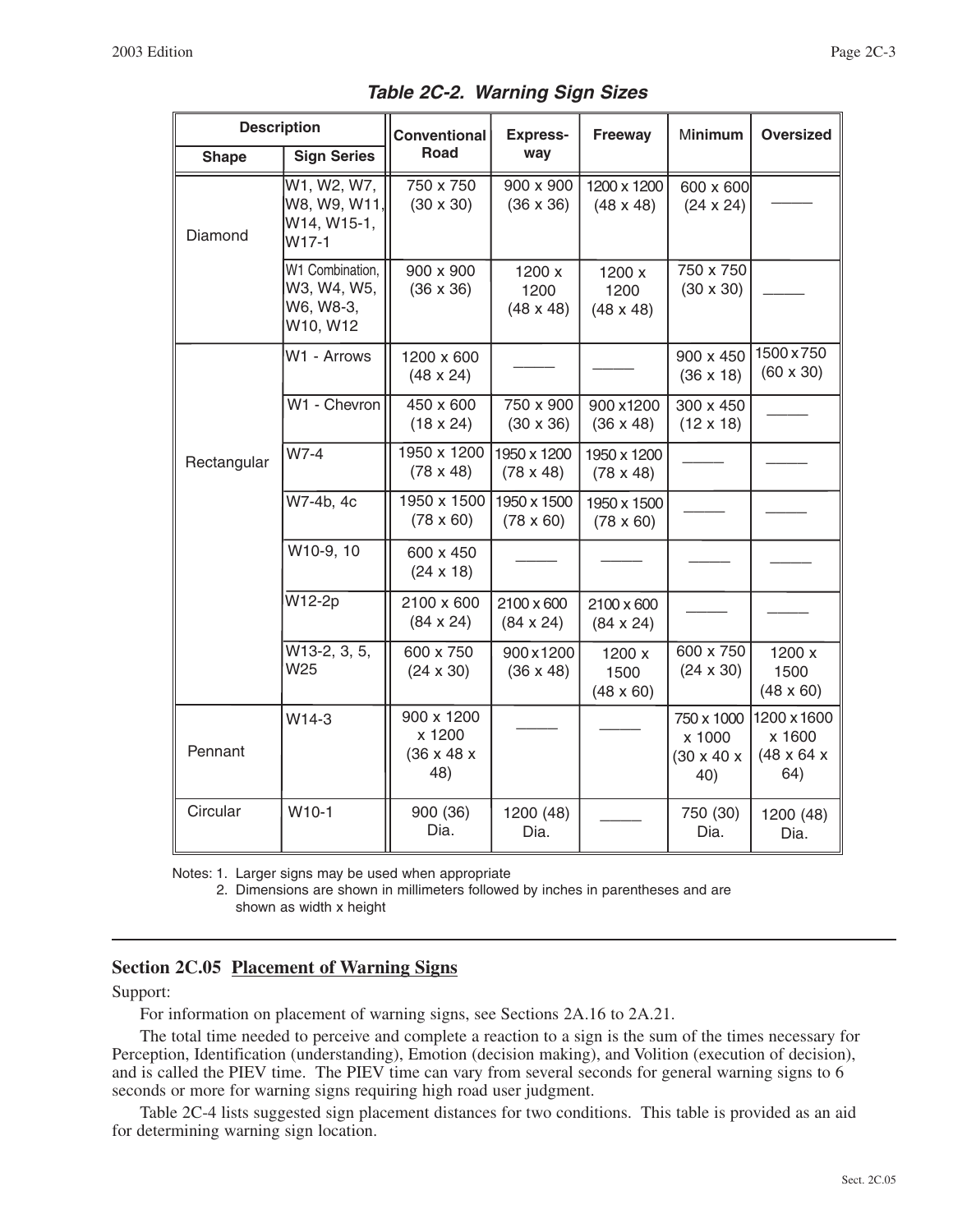|                                                                              | <b>Size of Supplemental Plaque</b> |                         |                     |                     |  |  |  |
|------------------------------------------------------------------------------|------------------------------------|-------------------------|---------------------|---------------------|--|--|--|
| Size of<br><b>Warning Sign</b>                                               |                                    | <b>Square</b>           |                     |                     |  |  |  |
|                                                                              | 1 Line                             | 2 Lines<br><b>Arrow</b> |                     |                     |  |  |  |
| 600 x 600 (24 x 24)<br>750 x 750 (30 x 30)                                   | 600 x 300 (24 x 12)                | 600 x 450 (24 x 18)     | 600 x 300 (24 x 12) | 450 x 450 (18 x 18) |  |  |  |
| 900 x 900 (36 x 36)<br>$1200 \times 1200 (48 \times 48)$ 750 x 450 (30 x 18) |                                    | 750 x 600 (30 x 24)     | 750 x 450 (30 x 18) | 600 x 600 (24 x 24) |  |  |  |

# *Table 2C-3. Minimum Size of Supplemental Warning Plaques*

Notes: 1. Larger supplemental plaques may be used when appropriate 2. Dimensions are shown in millimeters followed by inches in parentheses and are shown as width x height

Guidance:

Warning signs should be placed so that they provide adequate PIEV time. The distances contained in Table 2C-4 are for guidance purposes and should be applied with engineering judgment. Warning signs should not be placed too far in advance of the condition, such that drivers might tend to forget the warning because of other driving distractions, especially in urban areas.

Minimum spacing between warning signs with different messages should be based on the estimated PIEV time for driver comprehension of and reaction to the second sign.

The effectiveness of the placement of warning signs should be periodically evaluated under both day and night conditions.

Option:

Warning signs that advise road users about conditions that are not related to a specific location, such as Deer Crossing or SOFT SHOULDER, may be installed in an appropriate location, based on engineering judgment, since they are not covered in Table 2C-4.

# **Section 2C.06 Horizontal Alignment Signs (W1-1 through W1-5, W1-11, W1-15)**

Option:

The horizontal alignment Turn (W1-1), Curve (W1-2), Reverse Turn (W1-3), Reverse Curve (W1-4), or Winding Road (W1-5) signs (see Figure 2C-1) may be used in advance of situations where the horizontal roadway alignment changes. A One-Direction Large Arrow (W1-6) sign (see Figure 2C-1 and Section 2C.09) may be used on the outside of the turn or curve.

If the change in horizontal alignment is 135 degrees or more, the Hairpin Curve (W1-11) sign (see Figure 2C-1) may be used.

If the change in horizontal alignment is approximately 270 degrees, such as on a cloverleaf interchange ramp, the 270-degree Loop (W1-15) sign (see Figure 2C-1) may be used. Guidance:

The application of these signs should conform to Table 2C-5.

When the Hairpin Curve sign or the 270-degree Loop sign is installed, either a One-Direction Large Arrow (W1-6) sign or Chevron Alignment (W1-8) signs should be installed on the outside of the turn or curve. Option:

An Advisory Speed (W13-1) plaque (see Section 2C.46) may be used to indicate the speed for the change in horizontal alignment. The supplemental distance plaque NEXT XX km (NEXT XX MILES) (W7-3a) may be installed below the Winding Road sign where continuous roadway curves exist (see Section 2C.45). The combination Horizontal Alignment/Advisory Speed sign (see Section 2C.07), combination Horizontal Alignment/Intersection sign (see Section 2C.08), or the Curve Speed sign (see Section 2C.36) may also be used.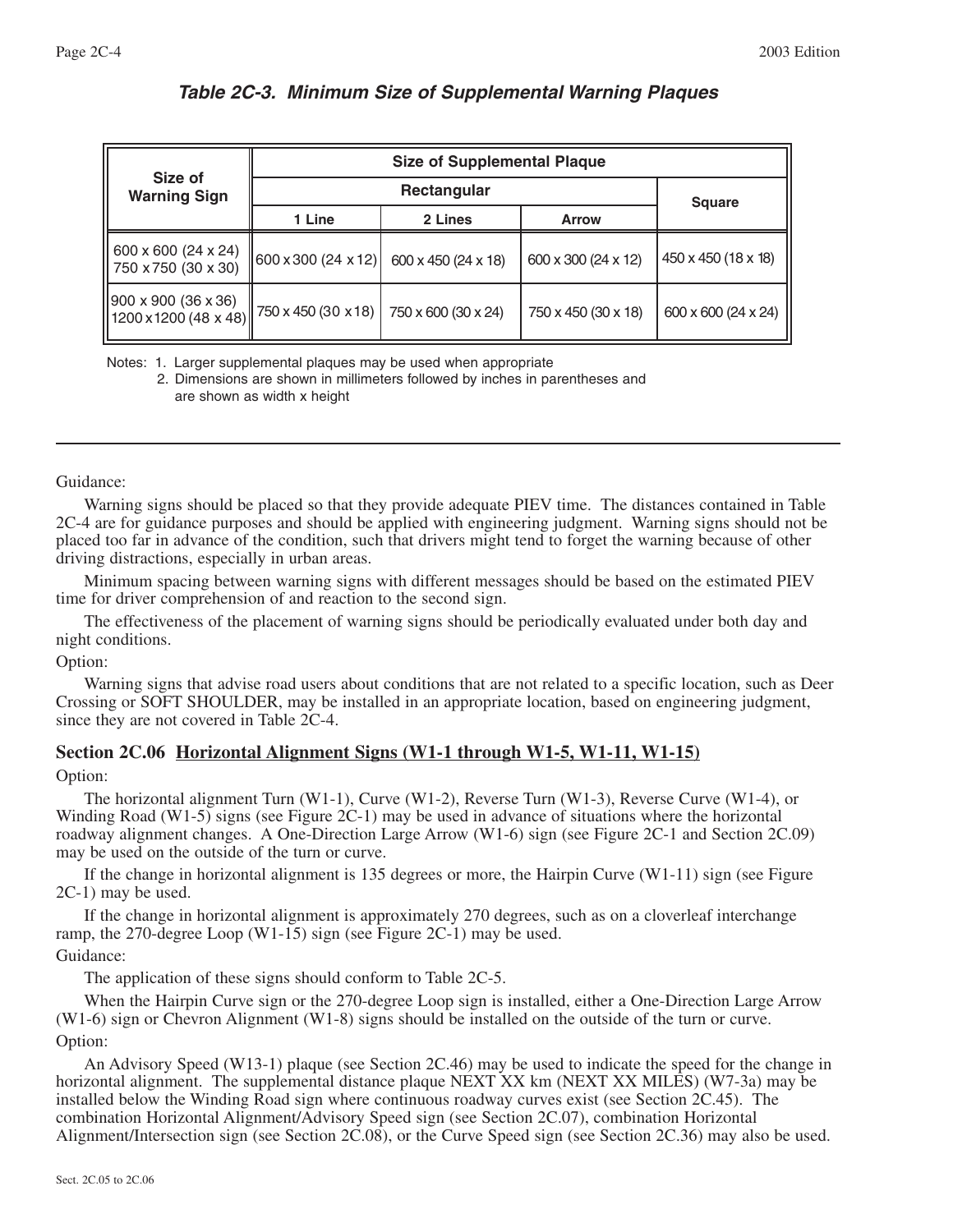# *Table 2C-4. Guidelines for Advance Placement of Warning Signs*

*(Metric Units)*

|                                           |                                                                     |                                                                                                 |                  |                                                               | <b>Advance Placement Distance 1</b> |                    |                  |                  |                  |                  |                  |                  |      |
|-------------------------------------------|---------------------------------------------------------------------|-------------------------------------------------------------------------------------------------|------------------|---------------------------------------------------------------|-------------------------------------|--------------------|------------------|------------------|------------------|------------------|------------------|------------------|------|
| Posted or<br>85th-<br>Percentile<br>Speed | Condition A:<br>Speed<br>Reduction and<br>Lane Changing<br>in Heavy | Condition B: Deceleration to the listed advisory<br>speed (km/h) for the condition <sup>4</sup> |                  |                                                               |                                     |                    |                  |                  |                  |                  |                  |                  |      |
| (km/h)                                    | Traffic <sup>2</sup>                                                | $\mathbf{0}^3$                                                                                  | 10               | 20                                                            | 30                                  | 40                 | 50               | 60               | 70               | 80               | 90               | 100              | 110  |
| 30                                        | 60 m                                                                | N/A <sup>5</sup>                                                                                | N/A <sup>5</sup> | N/A <sup>5</sup>                                              |                                     |                    |                  |                  |                  |                  |                  |                  |      |
| 40                                        | 100 <sub>m</sub>                                                    | N/A <sup>5</sup>                                                                                | N/A <sup>5</sup> | N/A <sup>5</sup>                                              | N/A <sup>5</sup>                    |                    |                  |                  |                  |                  |                  |                  |      |
| 50                                        | 150 m                                                               | N/A <sup>5</sup>                                                                                | N/A <sup>5</sup> | N/A <sup>5</sup>                                              | N/A <sup>5</sup>                    | N/A <sup>5</sup>   |                  |                  |                  |                  |                  |                  |      |
| 60                                        | 180 m                                                               | 30 m                                                                                            | N/A <sup>5</sup> | N/A <sup>5</sup>                                              | N/A <sup>5</sup>                    | N/A <sup>5</sup>   | N/A <sup>5</sup> |                  |                  |                  |                  |                  |      |
| 70                                        | 220 m                                                               | 50 m                                                                                            | 40 m             | 30 <sub>m</sub>                                               | N/A <sup>5</sup>                    | N/A <sup>5</sup>   | N/A <sup>5</sup> | N/A <sup>5</sup> |                  |                  |                  |                  |      |
| 80                                        | 260 m                                                               | 80 m                                                                                            | 60 m             | 55 m                                                          | 50 m                                | 40 m               | 30 <sub>m</sub>  | N/A <sup>5</sup> | N/A <sup>5</sup> |                  |                  |                  |      |
| 90                                        | 310 m                                                               | $110 \text{ m}$                                                                                 | $90 \text{ m}$   | 80 m                                                          | 70 m                                | 60 m               | 40 m             | N/A <sup>5</sup> | N/A <sup>5</sup> | N/A <sup>5</sup> |                  |                  |      |
| 100                                       | 350 m                                                               | 130 ml 120 ml                                                                                   |                  | 115m                                                          |                                     | 110 ml 100 ml 90 m |                  | 70 <sub>m</sub>  | 60 <sub>m</sub>  | 40 <sub>m</sub>  | N/A <sup>5</sup> |                  |      |
| 110                                       | 380 m                                                               |                                                                                                 |                  | 170 m 160 m 150 m 140 m 130 m 120 m 110 m                     |                                     |                    |                  |                  | 90 <sub>m</sub>  | 70 <sub>m</sub>  | 50 <sub>m</sub>  | N/A <sup>5</sup> |      |
| 120                                       | 420 m                                                               |                                                                                                 |                  | 200 m  190 m  185 m  180 m  170 m  160 m  140 m  130 m  110 m |                                     |                    |                  |                  |                  |                  | 90 <sub>m</sub>  | 60 m             | 40 m |
| 130                                       | 460 m                                                               |                                                                                                 |                  | 230 m 230 m 230 m 220 m 210 m 200 m 180 m 170 m 150 m         |                                     |                    |                  |                  |                  |                  | 120 <sub>m</sub> | 100 m   70 m     |      |

#### Notes:

- <sup>1</sup> The distances are adjusted for a sign legibility distance of 50 m for Condition A. The distances for Condition B have been adjusted for a sign legibility distance of 75 m, which is appropriate for an alignment warning symbol sign.
- <sup>2</sup> Typical conditions are locations where the road user must use extra time to adjust speed and change lanes in heavy traffic because of a complex driving situation. Typical signs are Merge and Right Lane Ends. The distances are determined by providing the driver a PIEV time of 14.0 to 14.5 seconds for vehicle maneuvers (2001 AASHTO Policy, Exhibit 3-3, Decision Sight Distance, Avoidance Maneuver E) minus the legibility distance of 50 m for the appropriate sign.
- <sup>3</sup> Typical condition is the warning of a potential stop situation. Typical signs are Stop Ahead, Yield Ahead, Signal Ahead, and Intersection Warning signs. The distances are based on the 2001 AASHTO Policy, Stopping Sight Distance, Exhibit 3-1, providing a PIEV time of 2.5 seconds, a deceleration rate of 3.4 m/second<sup>2</sup>, minus the sign legibility distance of 50 m.
- <sup>4</sup> Typical conditions are locations where the road user must decrease speed to maneuver through the warned condition. Typical signs are Turn, Curve, Reverse Turn, or Reverse Curve. The distance is determined by providing a 2.5 second PIEV time, a vehicle deceleration rate of 3 m/second<sup>2</sup>, minus the sign legibility distance of 75 m.
- <sup>5</sup> No suggested distances are provided for these speeds, as the placement location is dependent on site conditions and other signing to provide an adequate advance warning for the driver.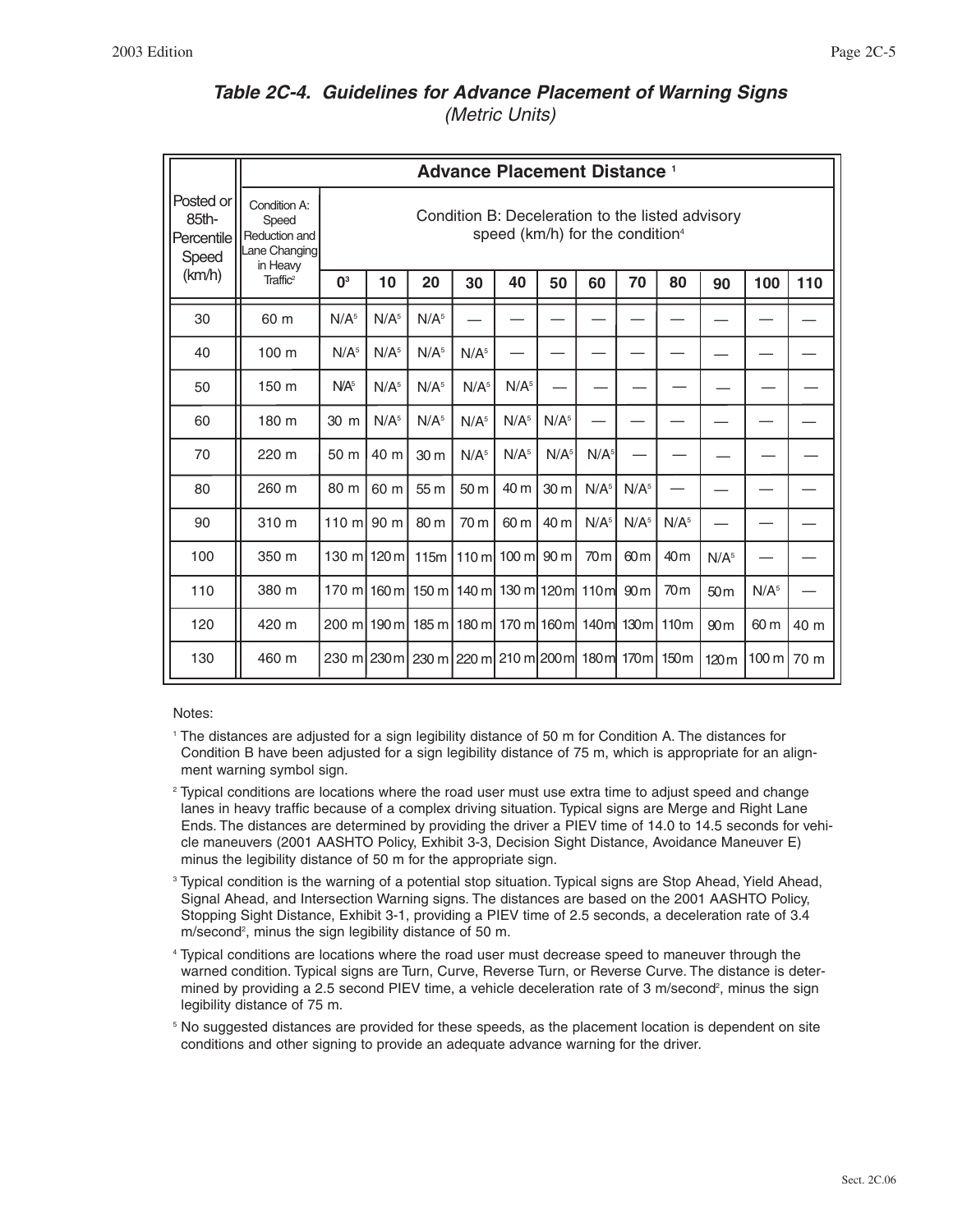# *Table 2C-4. Guidelines for Advance Placement of Warning Signs (English Units)*

|                                           | <b>Advance Placement Distance 1</b>                          |                                                                                                |                  |                  |                  |                  |                  |                  |          |  |  |
|-------------------------------------------|--------------------------------------------------------------|------------------------------------------------------------------------------------------------|------------------|------------------|------------------|------------------|------------------|------------------|----------|--|--|
| Posted or<br>85th-<br>Percentile<br>Speed | Condition A:<br>Speed reduc-<br>tion and lane<br>changing in | Condition B: Deceleration to the listed advisory<br>speed (mph) for the condition <sup>4</sup> |                  |                  |                  |                  |                  |                  |          |  |  |
|                                           | heavy traffic <sup>2</sup>                                   | 0 <sup>3</sup>                                                                                 | 10               | 20               | 30               | 40               | 50               | 60               | 70       |  |  |
| 20 mph                                    | 225 ft                                                       | N/A <sup>5</sup>                                                                               | N/A <sup>5</sup> |                  |                  |                  |                  |                  |          |  |  |
| 25 mph                                    | 325 ft                                                       | N/A <sup>5</sup>                                                                               | N/A <sup>5</sup> | N/A <sup>5</sup> |                  |                  |                  |                  |          |  |  |
| 30 mph                                    | 450 ft                                                       | N/A <sup>5</sup>                                                                               | N/A <sup>5</sup> | N/A <sup>5</sup> |                  |                  |                  |                  |          |  |  |
| 35 mph                                    | 550 ft                                                       | N/A <sup>5</sup>                                                                               | N/A <sup>5</sup> | N/A <sup>5</sup> | N/A <sup>5</sup> |                  |                  |                  |          |  |  |
| 40 mph                                    | 650 ft                                                       | $125$ ft                                                                                       | N/A <sup>5</sup> | N/A <sup>5</sup> | N/A <sup>5</sup> |                  |                  |                  |          |  |  |
| 45 mph                                    | 750 ft                                                       | 175 ft                                                                                         | 125 ft           | N/A <sup>5</sup> | N/A <sup>5</sup> | N/A <sup>5</sup> |                  |                  |          |  |  |
| 50 mph                                    | 850 ft                                                       | 250 ft                                                                                         | 200 ft           | 150 ft           | 100 ft           | N/A <sup>5</sup> |                  |                  |          |  |  |
| 55 mph                                    | 950 ft                                                       | 325 ft                                                                                         | 275 ft           | 225 ft           | 175 ft           | 100 ft           | N/A <sup>5</sup> |                  |          |  |  |
| 60 mph                                    | 1100 ft                                                      | 400 ft                                                                                         | 350 ft           | 300 ft           | 250 ft           | 175 ft           | N/A <sup>5</sup> |                  |          |  |  |
| 65 mph                                    | 1200 ft                                                      | 475 ft                                                                                         | 425 ft           | 400 ft           | 350 ft           | 275 ft           | 175 ft           | N/A <sup>5</sup> |          |  |  |
| 70 mph                                    | 1250 ft                                                      | 550 ft                                                                                         | 525 ft           | 500 ft           | 425 ft           | 350 ft           | 250 ft           | 150 ft           |          |  |  |
| 75 mph                                    | 1350 ft                                                      | 650 ft                                                                                         | 625 ft           | 600 ft           | 525 ft           | 450 ft           | 350 ft           | 250 ft           | $100$ ft |  |  |

Notes:

<sup>1</sup> The distances are adjusted for a sign legibility distance of 175 ft for Condition A. The distances for Condition B have been adjusted for a sign legibility distance of 250 ft, which is appropriate for an alignment warning symbol sign.

<sup>2</sup> Typical conditions are locations where the road user must use extra time to adjust speed and change lanes in heavy traffic because of a complex driving situation. Typical signs are Merge and Right Lane Ends. The distances are determined by providing the driver a PIEV time of 14.0 to 14.5 seconds for vehicle maneuvers (2001 AASHTO Policy, Exhibit 3-3, Decision Sight Distance, Avoidance Maneuver E) minus the legibility distance of 175 ft for the appropriate sign.

<sup>3</sup> Typical condition is the warning of a potential stop situation. Typical signs are Stop Ahead, Yield Ahead, Signal Ahead, and Intersection Warning signs. The distances are based on the 2001 AASHTO Policy, Stopping Sight Distance, Exhibit 3-1, providing a PIEV time of 2.5 seconds, a deceleration rate of 11.2 ft/second<sup>2</sup>, minus the sign legibility distance of 175 ft.

<sup>4</sup> Typical conditions are locations where the road user must decrease speed to maneuver through the warned condition. Typical signs are Turn, Curve, Reverse Turn, or Reverse Curve. The distance is determined by providing a 2.5 second PIEV time, a vehicle deceleration rate of 10 ft/second<sup>2</sup>, minus the sign legibility distance of 250 ft.

<sup>5</sup> No suggested distances are provided for these speeds, as the placement location is dependent on site conditions and other signing to provide an adequate advance warning for the driver.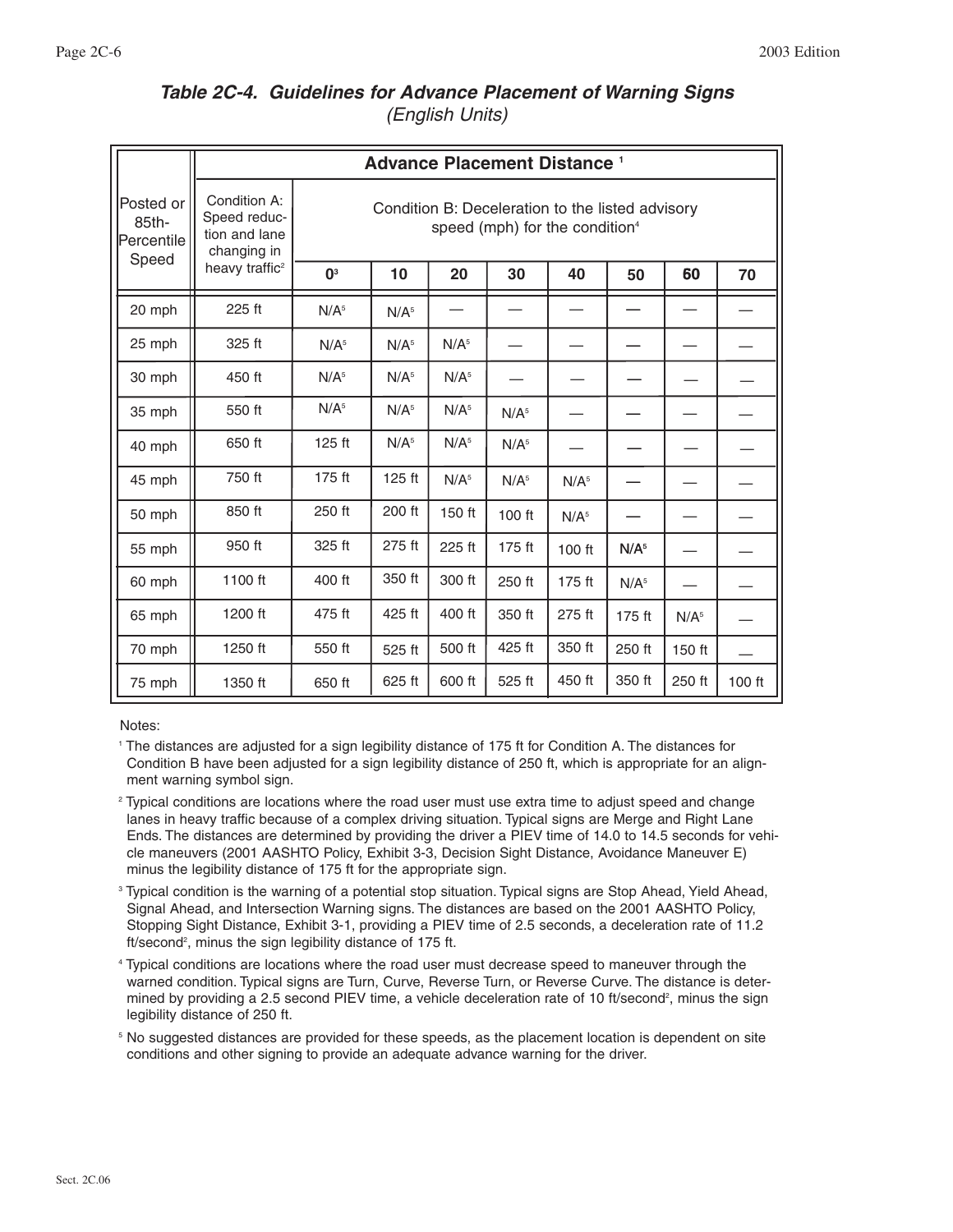

#### **Standard:**

# **When engineering judgment determines the need for a horizontal alignment sign, one of the W1-1 through W1-5, W1-10, W1-11 or W1-15 signs shall be used.**

Option:

If the reduction in speed is 20 km/h (15 mph) or greater, a supplemental combination Horizontal Alignment/Advisory Speed sign or Curve Speed (W13-5) sign may be installed as near as practical to the point of curvature. If the reduction in speed is 40 km/h (25 mph) or greater, one or more additional Curve Speed signs may be installed along the curve.

## **Section 2C.07 Combination Horizontal Alignment/Advisory Speed Signs (W1-1a, W1-2a)** Option:

The Turn (W1-1) sign or the Curve (W1-2) sign may be combined with the Advisory Speed (W13-1) plaque (see Section 2C.46) to create a combination Turn/Advisory Speed (W1-1a) sign (see Figure 2C-1), or combination Curve/Advisory Speed (W1-2a) sign (see Figure 2C-1).

#### **Standard:**

**When used, the combination Horizontal Alignment/Advisory Speed sign shall supplement other advance warning signs and shall be installed at the beginning of the turn or curve.**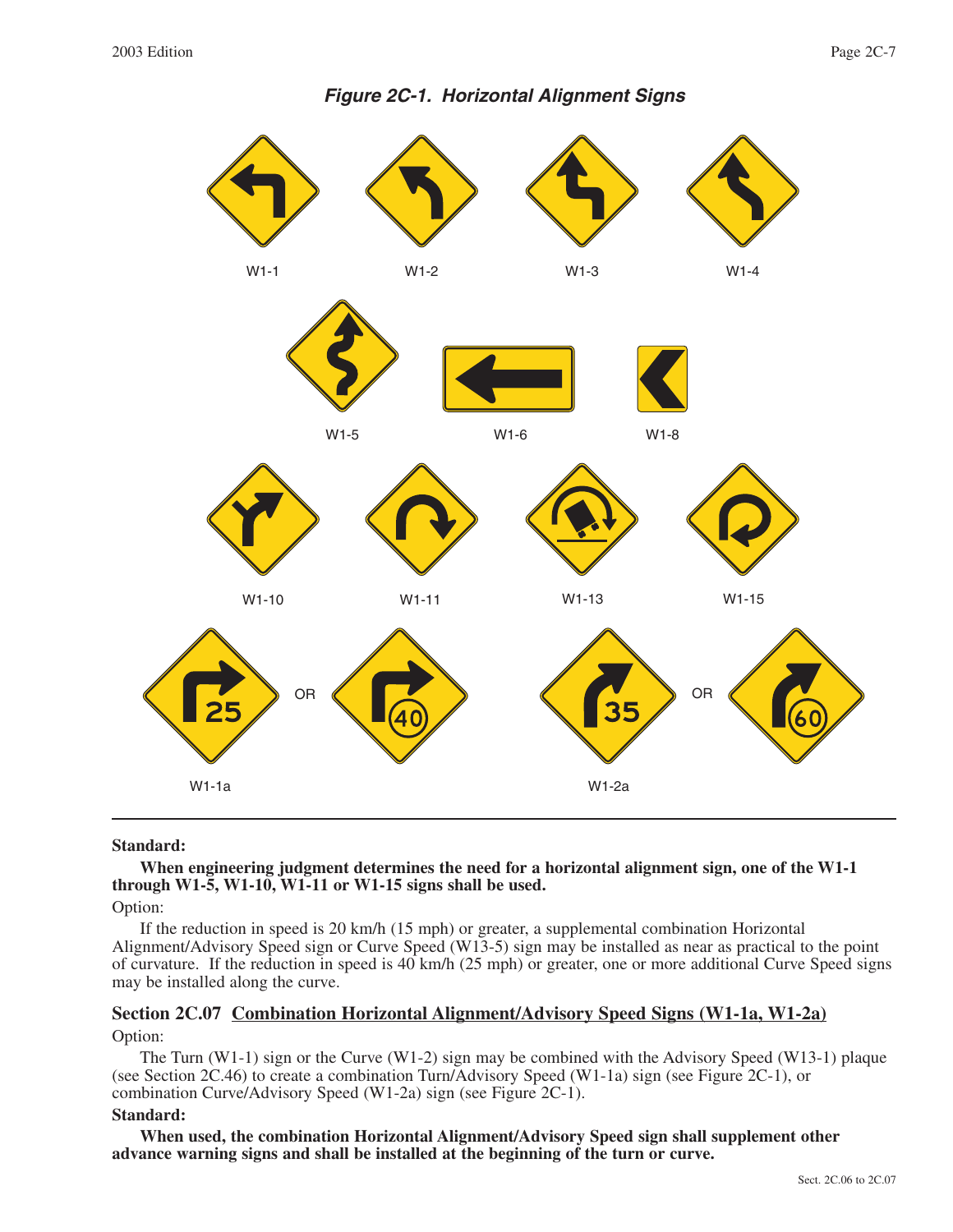| <b>Number of Alignment</b> | <b>Advisory Speed</b>            |                                   |  |  |  |  |
|----------------------------|----------------------------------|-----------------------------------|--|--|--|--|
| <b>Changes</b>             | $\leq$ 50 km/h ( $\leq$ 30 MPH)  | $> 50$ km/h ( $> 30$ MPH)         |  |  |  |  |
|                            | Turn $(W1-1)^1$                  | Curve $(W1-2)^1$                  |  |  |  |  |
| 2 <sup>2</sup>             | Reverse Turn <sup>3</sup> (W1-3) | Reverse Curve <sup>3</sup> (W1-4) |  |  |  |  |
| $3$ or more <sup>2</sup>   | Winding Road <sup>3</sup> (W1-5) |                                   |  |  |  |  |

# *Table 2C-5. Horizontal Alignment Sign Usage*

Notes:

<sup>1</sup> Engineering judgment should be used to determine whether the Turn or Curve sign should be used.

<sup>2</sup> Alignment changes are in opposite directions and are separated by a tangent distance of 180 m (600 ft) or less.

<sup>3</sup> A Right Reverse Turn (W1-3R), Right Reverse Curve (W1-4R), or Right Winding Road (W1-5R) sign is used if the first change in alignment is to the right; a Left Reverse Turn (W1-3L), Left Reverse Curve (W1-4L), or Left Winding Road (W1-5L) sign is used if the first change in alignment is to the left.

# **Section 2C.08 Combination Horizontal Alignment/Intersection Sign (W1-10)**

Option:

The Turn (W1-1) sign or the Curve (W1-2) sign may be combined with the Cross Road (W2-1) sign or the Side Road (W2-2 or W2-3) sign to create a combination Horizontal Alignment/Intersection (W1-10) sign (see Figure 2C-1) that depicts the condition where an intersection occurs within a turn or curve. Guidance:

Elements of the combination Horizontal Alignment/Intersection sign related to horizontal alignment should conform to Section 2C.06, and elements related to intersection configuration should conform to Section 2C.37. No more than one Cross Road or two Side Road symbols should be shown on any one combination Horizontal Alignment/Intersection sign.

# **Section 2C.09 One-Direction Large Arrow Sign (W1-6)**

# Option:

A One-Direction Large Arrow (W1-6) sign (see Figure 2C-1) may be used to delineate a change in horizontal alignment.

# **Standard:**

**The One-Direction Large Arrow sign shall be a horizontal rectangle with an arrow pointing to the left or right.**

**If used, the One-Direction Large Arrow sign shall be installed on the outside of a turn or curve in line with and at approximately a right angle to approaching traffic.**

**The One-Direction Large Arrow sign shall not be used where there is no alignment change in the direction of travel, such as at the beginnings and ends of medians or at center piers.**

Guidance:

The One-Direction Large Arrow sign should be visible for a sufficient distance to provide the road user with adequate time to react to the change in alignment.

# **Section 2C.10 Chevron Alignment Sign (W1-8)**

Option:

The Chevron Alignment (W1-8) sign (see Figure 2C-1) may be used to provide additional emphasis and guidance for a change in horizontal alignment. A Chevron Alignment sign may be used as an alternate or supplement to standard delineators on curves or to the One-Direction Large Arrow (W1-6) sign.

#### **Standard:**

**The Chevron Alignment sign shall be a vertical rectangle. No border shall be used on the Chevron Alignment sign.**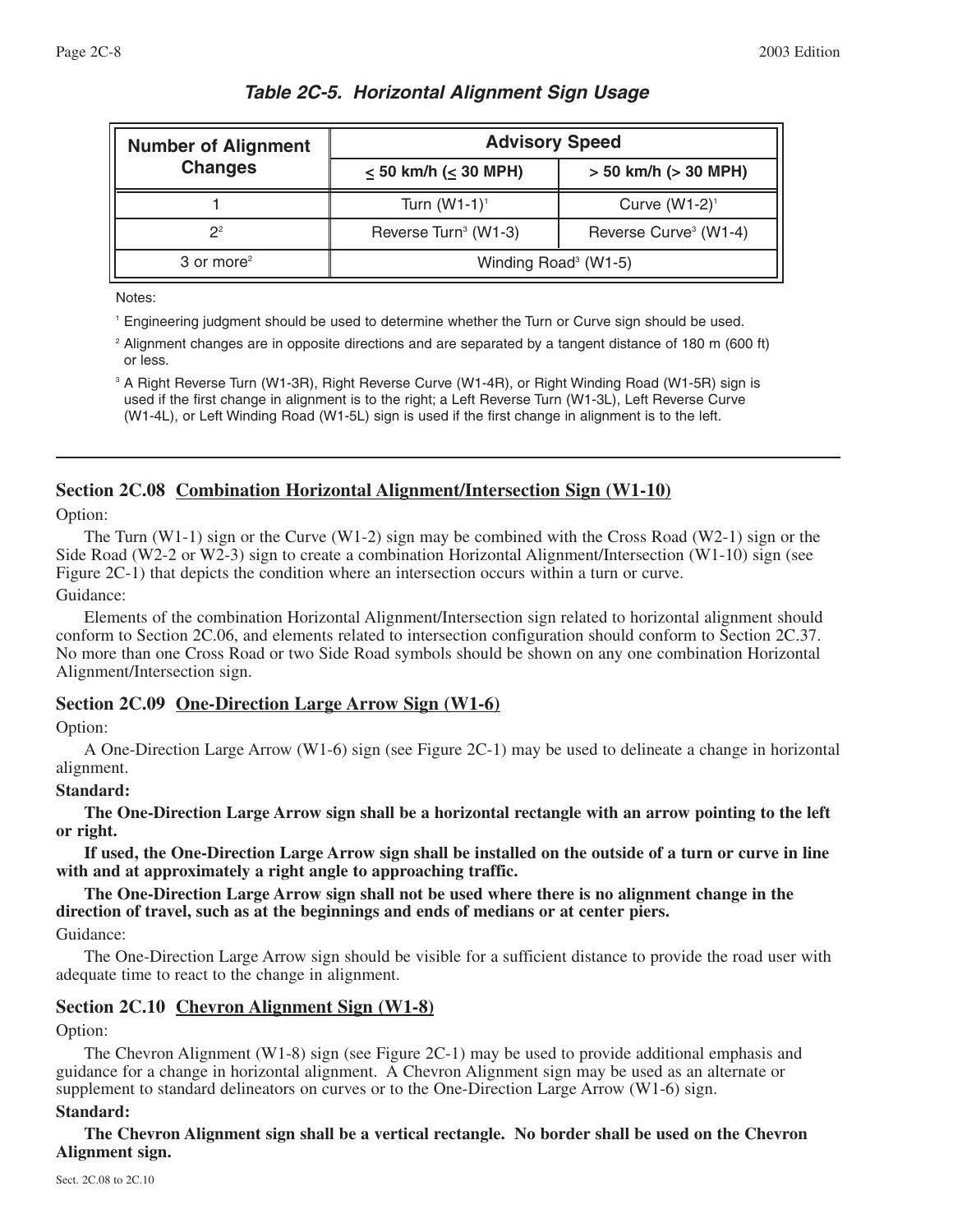# **If used, Chevron Alignment signs shall be installed on the outside of a turn or curve, in line with and at approximately a right angle to approaching traffic.**

Option:

A Chevron Alignment sign may be used on the far side of an intersection to inform drivers of a change of horizontal alignment for through traffic.

#### Guidance:

Spacing of Chevron Alignment signs should be such that the road user always has at least two in view, until the change in alignment eliminates the need for the signs.

Chevron Alignment signs should be visible for a sufficient distance to provide the road user with adequate time to react to the change in alignment.

#### **Section 2C.11 Truck Rollover Warning Sign (W1-13)**

Option:

A Truck Rollover Warning (W1-13) sign (see Figure 2C-1) may be used to warn drivers of vehicles with a high center of gravity, such as trucks, tankers, and recreational vehicles, of a curve or turn having geometric conditions that are prone to cause such vehicles to lose control and overturn.

#### **Standard:**

# **When the Truck Rollover Warning (W1-13) sign is used, it shall be accompanied by an Advisory Speed (W13-1) plaque indicating the recommended speed for vehicles with a higher center of gravity.**

Option:

The Truck Rollover Warning sign may be displayed either as a static sign, a static sign supplemented by a flashing warning beacon, or as a changeable message sign activated by the detection of an approaching vehicle with a high center of gravity that is traveling in excess of the recommended speed for the condition.

#### Support:

The curved arrow on the Truck Rollover Warning sign shows the direction of roadway curvature. The truck tips in the opposite direction.

#### **Section 2C.12 Hill Signs (W7-1, W7-1a, W7-1b)**

#### Guidance:

The Hill (W7-1) sign (see Figure 2C-2) should be used in advance of a downgrade where the length, percent of grade, horizontal curvature, and/or other physical features require special precautions on the part of road users.

The Hill sign and supplemental grade (W7-3) plaque (see Section 2C.48) used in combination, or the W7-1b sign used alone, should be installed in advance of downgrades for the following conditions:

- A. 5% grade that is more than 900 m (3,000 ft) in length;
- B. 6% grade that is more than 600 m (2,000 ft) in length;
- C. 7% grade that is more than 300 m (1,000 ft) in length;
- D. 8% grade that is more than 230 m (750 ft) in length; or
- E. 9% grade that is more than 150 m (500 ft) in length.

These signs should also be installed for steeper grades or where crash experience and field observations indicate a need.

Supplemental plaques (see Section 2C.48) and larger signs should be used for emphasis or where special hill characteristics exist. On longer grades, the use of the Hill sign with a distance (W7-3a) plaque or the combination distance/grade (W7-3b) plaque at periodic intervals of approximately 1.6 km (1 mi) spacing should be considered.

#### **Standard:**

#### **When the percent grade is shown, the message X% plaque shall be placed below the inclined ramp/truck symbol (W7-1) or the word message HILL (W7-1a) sign.**

#### Option:

The word message HILL (W7-1a) sign may be used as an alternate to the symbol (W7-1) sign. The percent grade message may be included within these signs.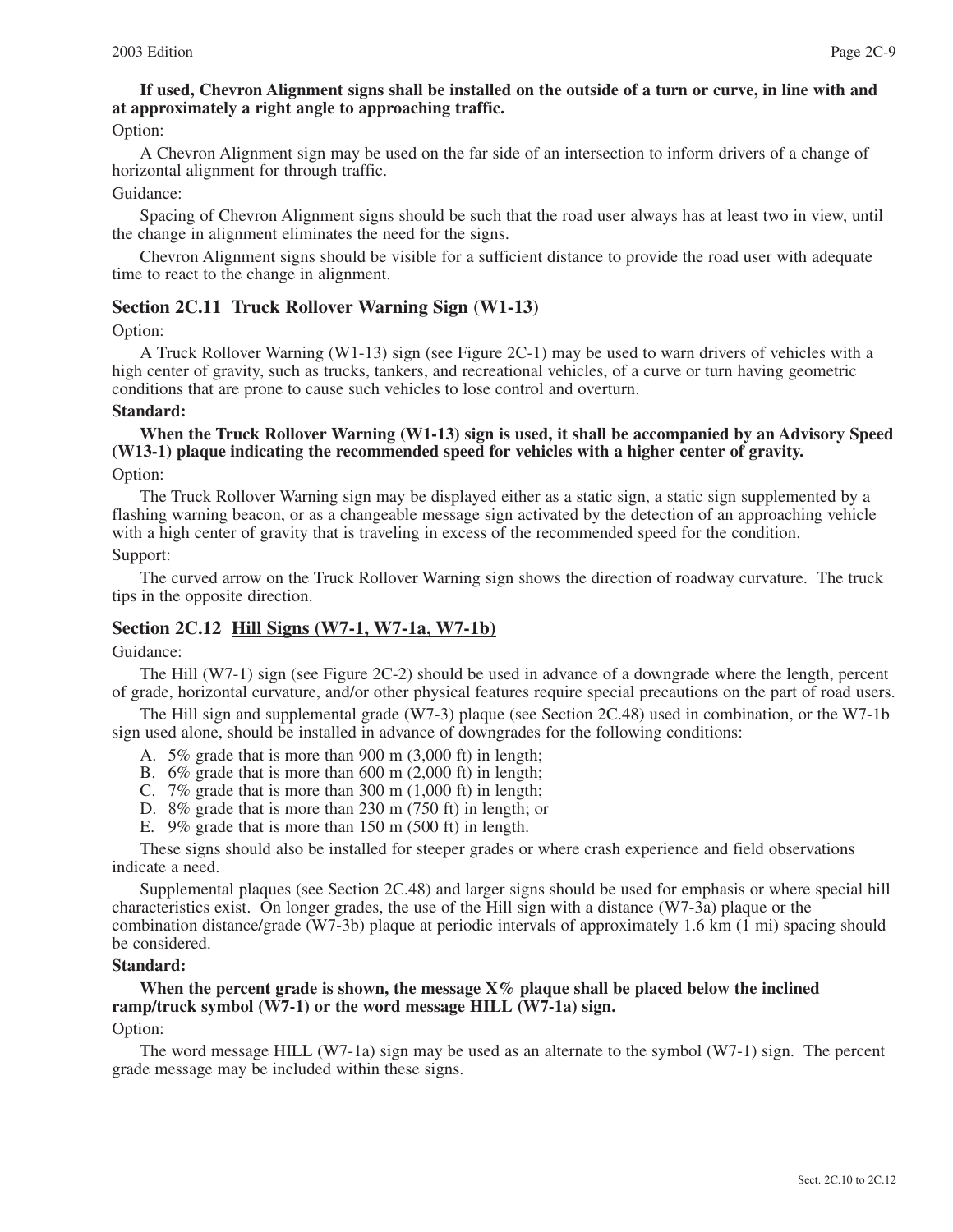

# **Section 2C.13 Truck Escape Ramp Signs (W7-4 Series)**

#### Guidance:

Where applicable, truck escape (or runaway truck) ramp advance warning signs (see Figure 2C-2) should be located approximately 1.6 km (1 mi), and 800 m (0.5 mi) in advance of the grade, and of the ramp. A sign also should be placed at the gore. A RUNAWAY VEHICLES ONLY (R4-10) sign (see Figure 2B-8) should be installed near the ramp entrance to discourage other road users from entering. No Parking (R8-3) signs should be placed near the ramp entrance.

#### **Standard:**

# **When truck escape ramps are installed, at least one of the W7-4 series signs shall be used.** Option:

A SAND (W7-4d), GRAVEL (W7-4e), or PAVED (W7-4f) supplemental plaque (see Figure 2C-2) may be used to describe the ramp surface. State and local highway agencies may develop appropriate word message signs for the specific situation.

# **Section 2C.14 HILL BLOCKS VIEW Sign (W7-6)**

Option:

A HILL BLOCKS VIEW (W7-6) sign (see Figure 2C-2) may be used in advance of a crest vertical curve to advise road users to reduce speed as they approach and traverse the hill as only limited stopping sight distance is available.

# Guidance:

When a HILL BLOCKS VIEW sign is used, it should be supplemented by an Advisory Speed (W13-1) plaque indicating the recommended speed for traveling over the hillcrest based on available stopping sight distance.

# **Section 2C.15 ROAD NARROWS Sign (W5-1)**

Guidance:

A ROAD NARROWS (W5-1) sign (see Figure 2C-3) should be used in advance of a transition on two-lane roads where the pavement width is reduced abruptly to a width such that vehicles might not be able to pass without reducing speed.

#### Option:

Additional emphasis may be provided by the use of object markers and delineators (see Chapters 3C and 3D). The Advisory Speed (W13-1) plaque (see Section 2C.46) may be used to indicate the recommended speed.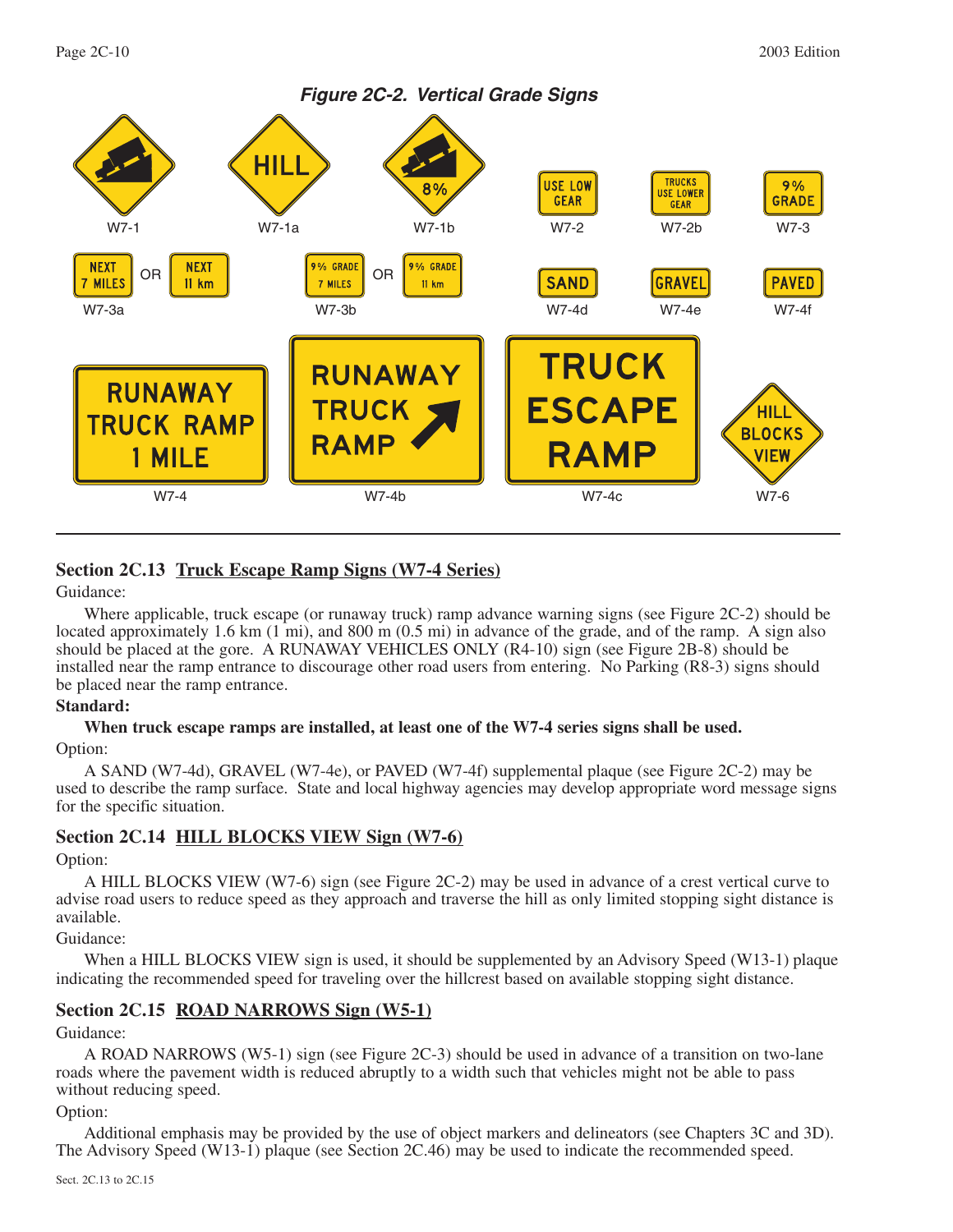**Figure 2C-3. Miscellaneous Warning Signs**



# **Section 2C.16 NARROW BRIDGE Sign (W5-2)**

Guidance:

A NARROW BRIDGE (W5-2) sign (see Figure 2C-3) should be used in advance of any bridge or culvert having a two-way roadway clearance width of 4.9 to 5.5 m (16 to 18 ft), or any bridge or culvert having a roadway clearance less than the width of the approach travel lanes.

Additional emphasis should be provided by the use of object markers, delineators, and/or pavement markings.

Option:

A NARROW BRIDGE sign may be used in advance of a bridge or culvert on which the approach shoulders are narrowed or eliminated.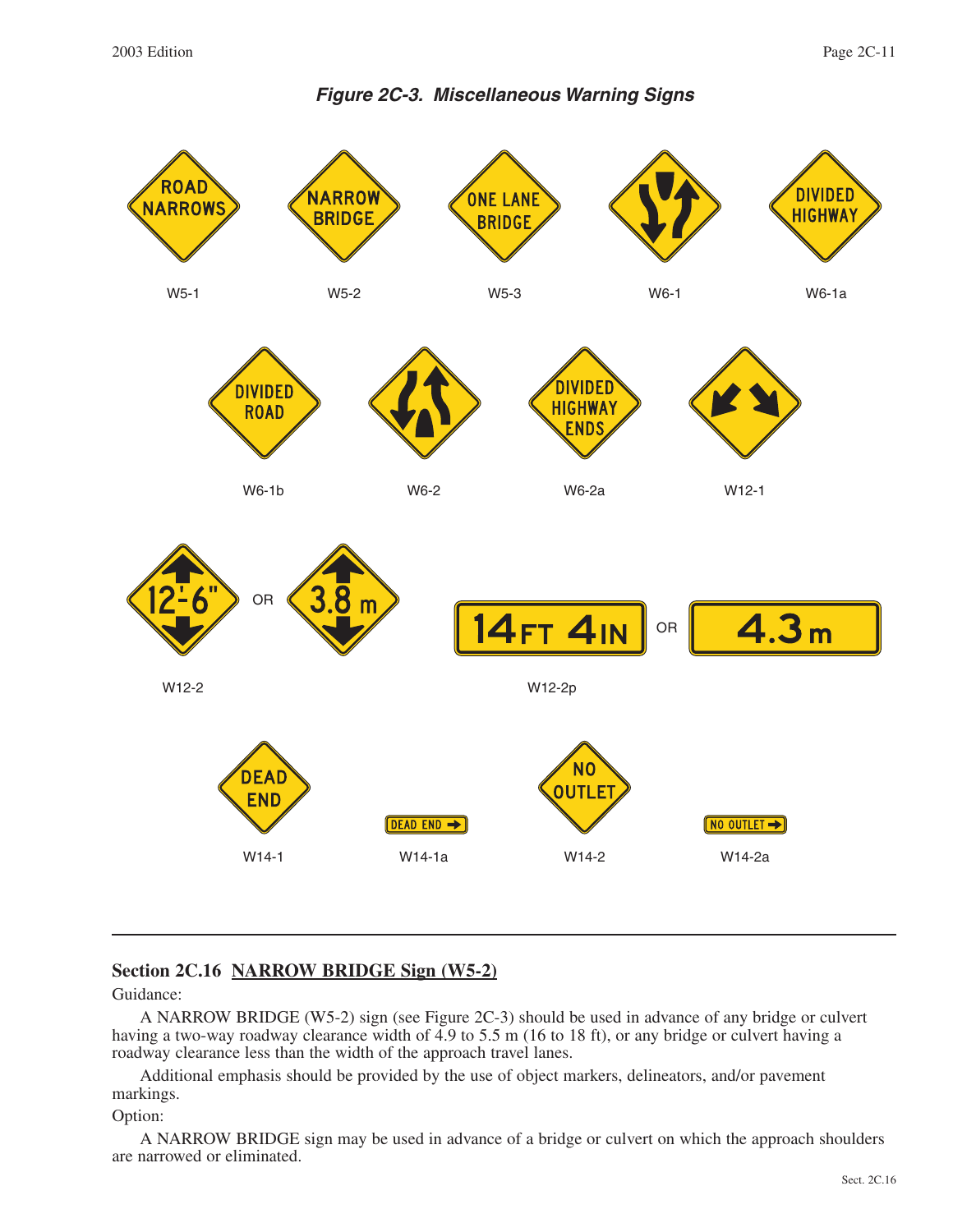# **Section 2C.17 ONE LANE BRIDGE Sign (W5-3)**

#### Guidance:

A ONE LANE BRIDGE (W5-3) sign (see Figure 2C-3) should be used on two-way roadways in advance of any bridge or culvert:

- A. Having a clear roadway width of less than 4.9 m (16 ft); or
- B. Having a clear roadway width of less than 5.5 m (18 ft) when commercial vehicles constitute a high proportion of the traffic; or
- C. Having a clear roadway width of 5.5 m (18 ft) or less where the sight distance is limited on the approach to the structure.

Additional emphasis should be provided by the use of object markers, delineators, and/or pavement markings.

# **Section 2C.18 Divided Highway (Road) Sign (W6-1)**

Guidance:

A Divided Highway (W6-1) symbol sign (see Figure 2C-3) should be used on the approaches to a section of highway (not an intersection or junction) where the opposing flows of traffic are separated by a median or other physical barrier.

Option:

The word message DIVIDED HIGHWAY (W6-1a) or DIVIDED ROAD (W6-1b) sign (see Figure 2C-3) may be used as an alternate to the symbol sign.

# **Section 2C.19 Divided Highway (Road) Ends Sign (W6-2)**

Guidance:

A Divided Highway Ends (W6-2) symbol sign (see Figure 2C-3) should be used in advance of the end of a section of physically divided highway (not an intersection or junction) as a warning of two-way traffic ahead. Option:

The Two-Way Traffic (W6-3) symbol sign (see Section 2C.34) may be used to give warning and notice of the transition to a two-lane, two-way section.

The word message DIVIDED HIGHWAY ENDS (W6-2a) or DIVIDED ROAD ENDS (W6-2b) sign (see Figure 2C-3) may be used as an alternate to the symbol sign.

#### **Section 2C.20 Double Arrow Sign (W12-1)**

#### Option:

The Double Arrow (W12-1) sign (see Figure 2C-3) may be used to advise road users that traffic is permitted to pass on either side of an island, obstruction, or gore in the roadway. Traffic separated by this sign may either rejoin or change directions.

#### Guidance:

If used on an island, the Double Arrow sign should be mounted near the approach end.

If used in front of a pier or obstruction, the Double Arrow sign should be mounted on the face of, or just in front of, the obstruction. Where stripe markings are used on the obstruction, they should be discontinued to leave a 75 mm (3 in) space around the outside of the sign.

# **Section 2C.21 DEAD END/NO OUTLET Signs (W14-1, W14-1a,W14-2, W14-2a)**

Option:

The DEAD END (W14-1) sign (see Figure 2C-3) may be used at the entrance of a single road or street that terminates in a dead end or cul-de-sac. The NO OUTLET (W14-2) sign may be used at the entrance to a road or road network from which there is no other exit.

DEAD END (W14-1a) or NO OUTLET (W14-2a) signs (see Figure 2C-3) may be used in combination with Street Name (D3-1) signs (see Section 2D.38) to warn turning traffic that the cross street ends in the direction indicated by the arrow.

At locations where the cross street does not have a name, the W14-1a or W14-2a signs may be used alone in place of a street name sign.

#### **Standard:**

**When the W14-1 or W14-2 sign is used, the sign shall be posted as near as practical to the entry point or at a sufficient advance distance to permit the road user to avoid the dead end or no outlet condition by turning off, if possible, at the nearest intersecting street.**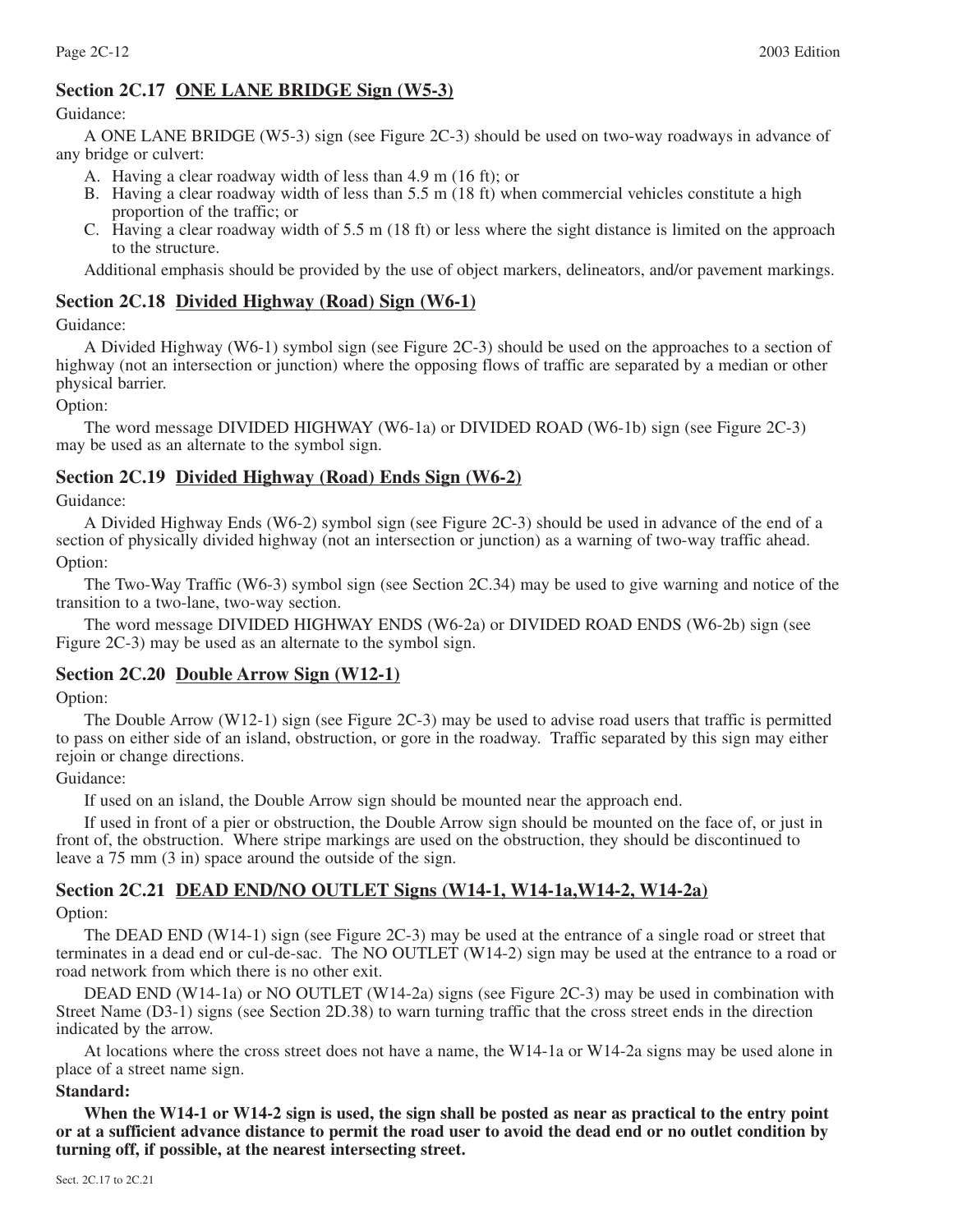**The DEAD END (W14-1a) or NO OUTLET (W14-2a) signs shall not be used instead of the W14-1 or W14-2 signs where traffic can proceed straight through the intersection into the dead end street or no outlet area.**

#### **Section 2C.22 Low Clearance Signs (W12-2 and W12-2p)**

#### **Standard:**

#### **The Low Clearance (W12-2) sign (see Figure 2C-3) shall be used to warn road users of clearances less than 300 mm (12 in) above the statutory maximum vehicle height.**

#### Guidance:

The actual clearance should be shown on the Low Clearance sign to the nearest 25 mm (1 in) not exceeding the actual clearance. However, in areas that experience changes in temperature causing frost action, a reduction, not exceeding 75 mm (3 in), should be used for this condition.

Where the clearance is less than the legal maximum vehicle height, the W12-2 sign with a supplemental distance plaque should be placed at the nearest intersecting road or wide point in the road at which a vehicle can detour or turn around.

In the case of an arch or other structure under which the clearance varies greatly, two or more signs should be used as necessary on the structure itself to give information as to the clearances over the entire roadway.

Clearances should be evaluated periodically, particularly when resurfacing operations have occurred.

Option:

The Low Clearance sign may be installed on or in advance of the structure. If a sign is placed on the structure, it may be a rectangular shape (W12-2p) with the appropriate legend (see Figure 2C-3).

#### **Section 2C.23 BUMP and DIP Signs (W8-1, W8-2)**

#### Guidance:

BUMP (W8-1) and DIP (W8-2) signs (see Figure 2C-4) should be used to give warning of a sharp rise or depression in the profile of the road.

#### Option:

These signs may be supplemented with an Advisory Speed plaque (see Section 2C.46).

#### **Standard:**

**The DIP sign shall not be used at a short stretch of depressed alignment that might momentarily hide a vehicle.**

#### Guidance:

A short stretch of depressed alignment that might momentarily hide a vehicle should be treated as a nopassing zone when centerline striping is provided on a two-lane or three-lane road (see Section 3B.02).

# **Section 2C.24 SPEED HUMP Sign (W17-1)**

#### Guidance:

The SPEED HUMP (W17-1) sign (see Figure 2C-4) should be used to give warning of a vertical deflection in the roadway that is designed to limit the speed of traffic.

If used, the SPEED HUMP sign should be supplemented by an Advisory Speed plaque (see Section 2C.46). Option:

If a series of speed humps exists in close proximity, an Advisory Speed plaque may be eliminated on all but the first SPEED HUMP sign in the series.

The legend SPEED BUMP may be used instead of the legend SPEED HUMP on the W17-1 sign.

#### Support:

Speed humps generally provide more gradual vertical deflection than speed bumps. Speed bumps limit the speed of traffic more severely than speed humps. However, this difference in engineering terminology is not well known by the public, so for signing purposes the terms are interchangeable.

#### **Section 2C.25 PAVEMENT ENDS Sign (W8-3)**

#### Guidance:

A PAVEMENT ENDS (W8-3) word message sign (see Figure 2C-4) should be used where a paved surface changes to either a gravel treated surface or an earth road surface.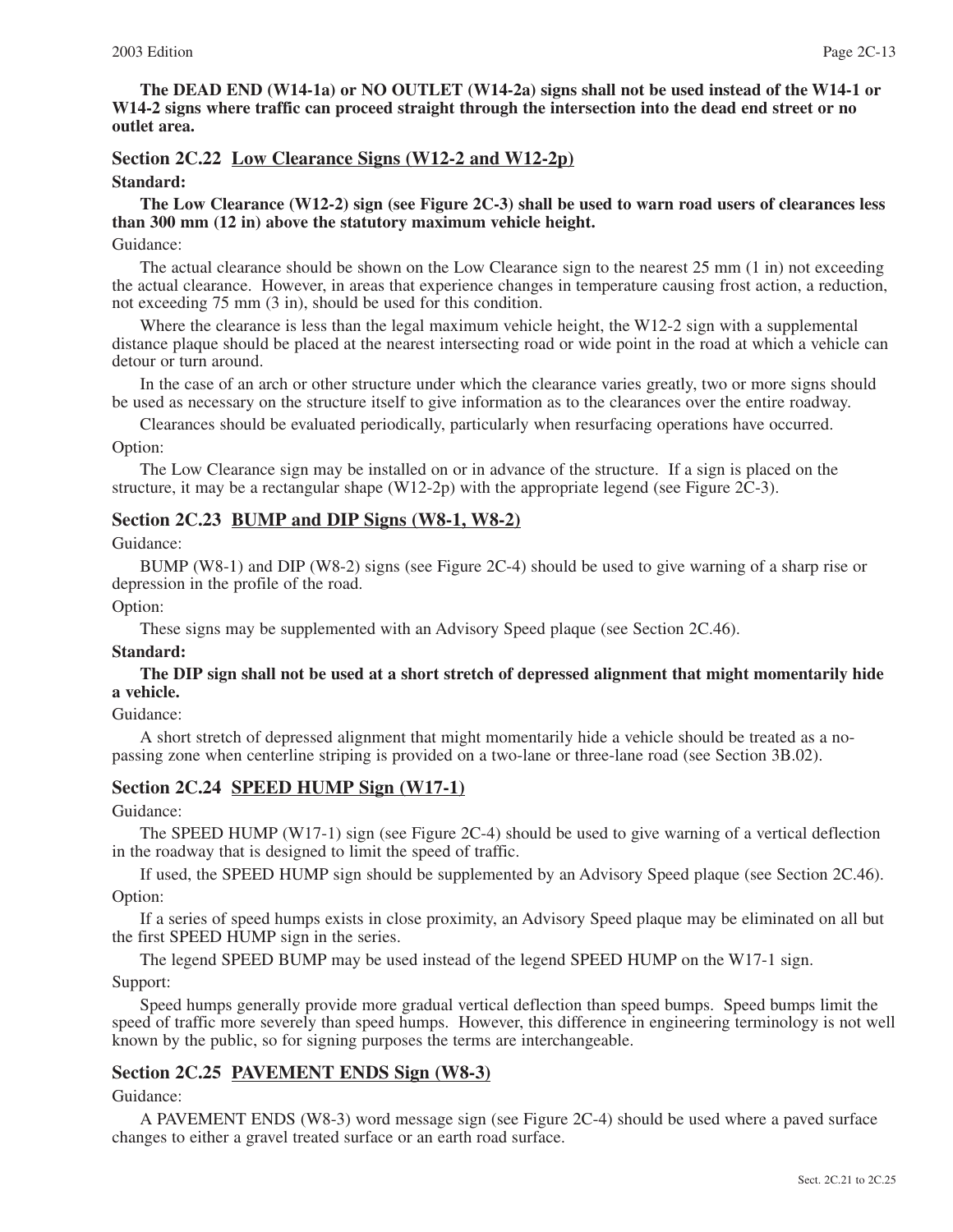

# **Figure 2C-4. Roadway Condition and Advance Traffic Control Signs**

\*An optional word message sign is shown in the "Standard Highway Signs" book.

#### Option:

An Advisory Speed plaque (see Section 2C.46) may be used when the change in roadway condition requires a reduced speed.

# **Section 2C.26 Shoulder Signs (W8-4, W8-9, and W8-9a)**

Option:

The SOFT SHOULDER (W8-4) sign (see Figure 2C-4) may be used to warn of a soft shoulder condition.

The LOW SHOULDER (W8-9) sign (see Figure 2C-4) may be used to warn of a shoulder condition where there is an elevation difference of less than 75 mm (3 in) between the shoulder and the travel lane. Guidance:

The SHOULDER DROP OFF (W8-9a) sign (see Figure 2C-4) should be used when an unprotected shoulder drop-off, adjacent to the travel lane, exceeds 75 mm (3 in) in depth for a significant continuous length along the roadway, based on engineering judgment.

Additional shoulder signs should be placed at appropriate intervals along the road where the condition continually exists.

#### **Standard:**

**When used, shoulder signs shall be placed in advance of the condition (see Table 2C-4).**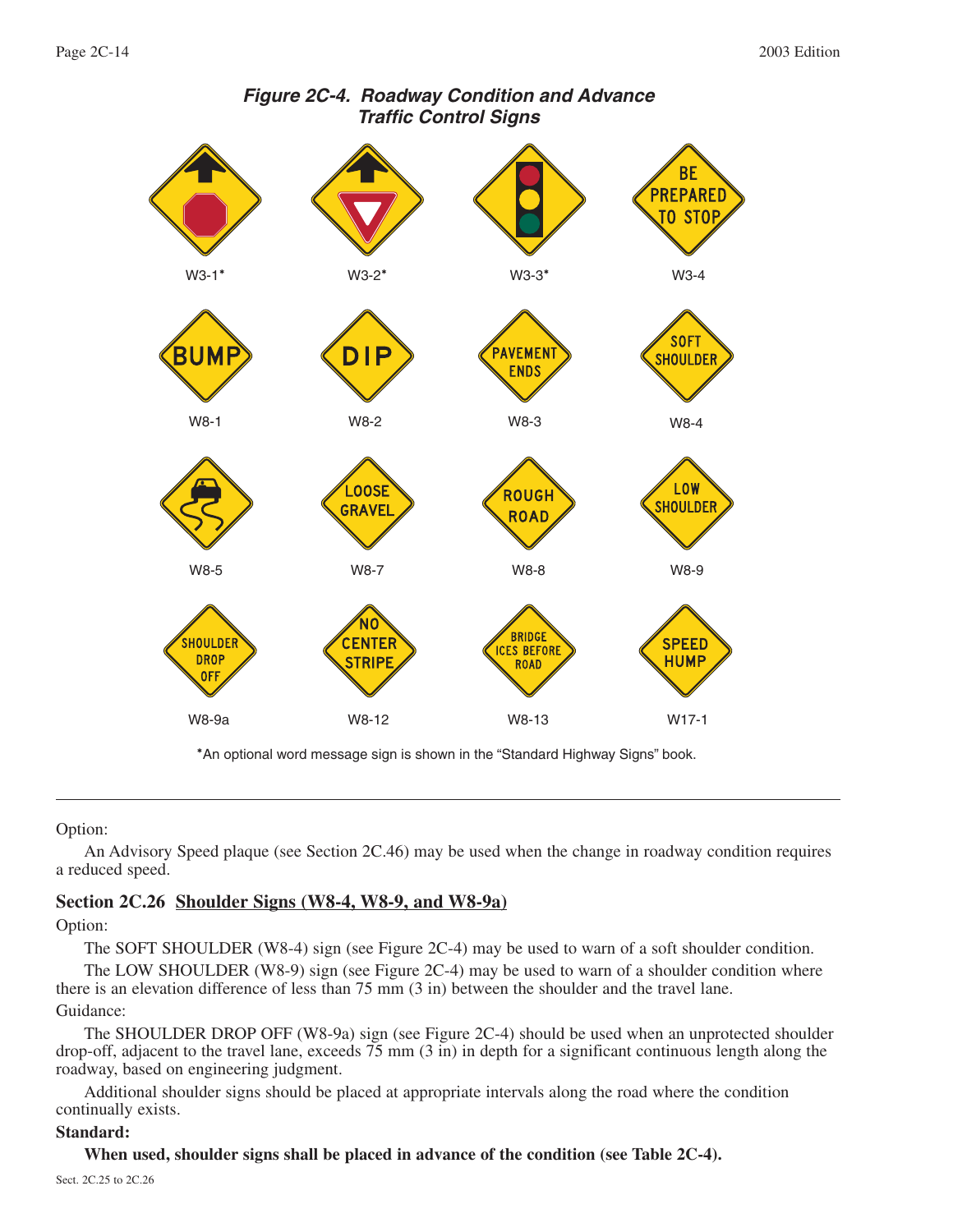# **Section 2C.27 Slippery When Wet Sign (W8-5)**

Option:

The Slippery When Wet (W8-5) sign (see Figure 2C-4) may be used to warn that a slippery condition might exist.

#### Guidance:

When used, a Slippery When Wet sign should be placed in advance of the beginning of the affected section (see Table 2C-4), and additional signs should be placed at appropriate intervals along the road where the condition exists.

# **Section 2C.28 BRIDGE ICES BEFORE ROAD Sign (W8-13)**

Option:

A BRIDGE ICES BEFORE ROAD (W8-13) sign (see Figure 2C-4) may be used in advance of bridges to advise bridge users of winter weather conditions.

The BRIDGE ICES BEFORE ROAD sign may be removed or covered during seasons of the year when its message is not relevant.

# **Section 2C.29 Advance Traffic Control Signs (W3-1, W3-2, W3-3, W3-4)**

# **Standard:**

**The Advance Traffic Control symbol signs (see Figure 2C-4) include the Stop Ahead (W3-1), Yield Ahead (W3-2), and Signal Ahead (W3-3) signs. These signs shall be installed on an approach to a primary traffic control device that is not visible for a sufficient distance to permit the road user to respond to the device (see Table 2C-4). The visibility criteria for a traffic control signal shall be based on having a continuous view of at least two signal faces for the distance specified in Table 4D-1.**

Support:

Permanent obstructions causing the limited visibility might include roadway alignment or structures. Intermittent obstructions might include foliage or parked vehicles.

Guidance:

Where intermittent obstructions occur, engineering judgment should determine the treatment to be implemented.

Option:

An Advance Traffic Control sign may be used for additional emphasis of the primary traffic control device, even when the visibility distance to the device is satisfactory.

Word messages (W3-1a, W3-2a, W3-3a) may be used as alternates to the Advance Traffic Control symbol signs.

A supplemental street name plaque (see Section 2C.49) may be installed above or below an Advance Traffic Control sign.

A warning beacon may be used with an Advance Traffic Control sign.

A BE PREPARED TO STOP (W3-4) sign (see Figure 2C-4) may be used to warn of stopped traffic caused by a traffic control signal or in advance of a section of roadway that regularly experiences traffic congestion. **Standard:**

**When a BE PREPARED TO STOP sign is used in advance of a traffic control signal, it shall be used in addition to a Signal Ahead sign.**

Option:

The BE PREPARED TO STOP sign may be supplemented with a warning beacon (see Section 4K.03). Guidance:

When the warning beacon is interconnected with a traffic control signal or queue detection system, the BE PREPARED TO STOP sign should be supplemented with a WHEN FLASHING plaque.

# **Section 2C.30 Speed Reduction Signs (W3-5, W3-5a)**

Guidance:

A Speed Reduction (W3-5 or W3-5a) sign (see Figure 2C-5) should be used to inform road users of a reduced speed zone when engineering judgment indicates the need for advance notice to comply with the posted speed limit ahead.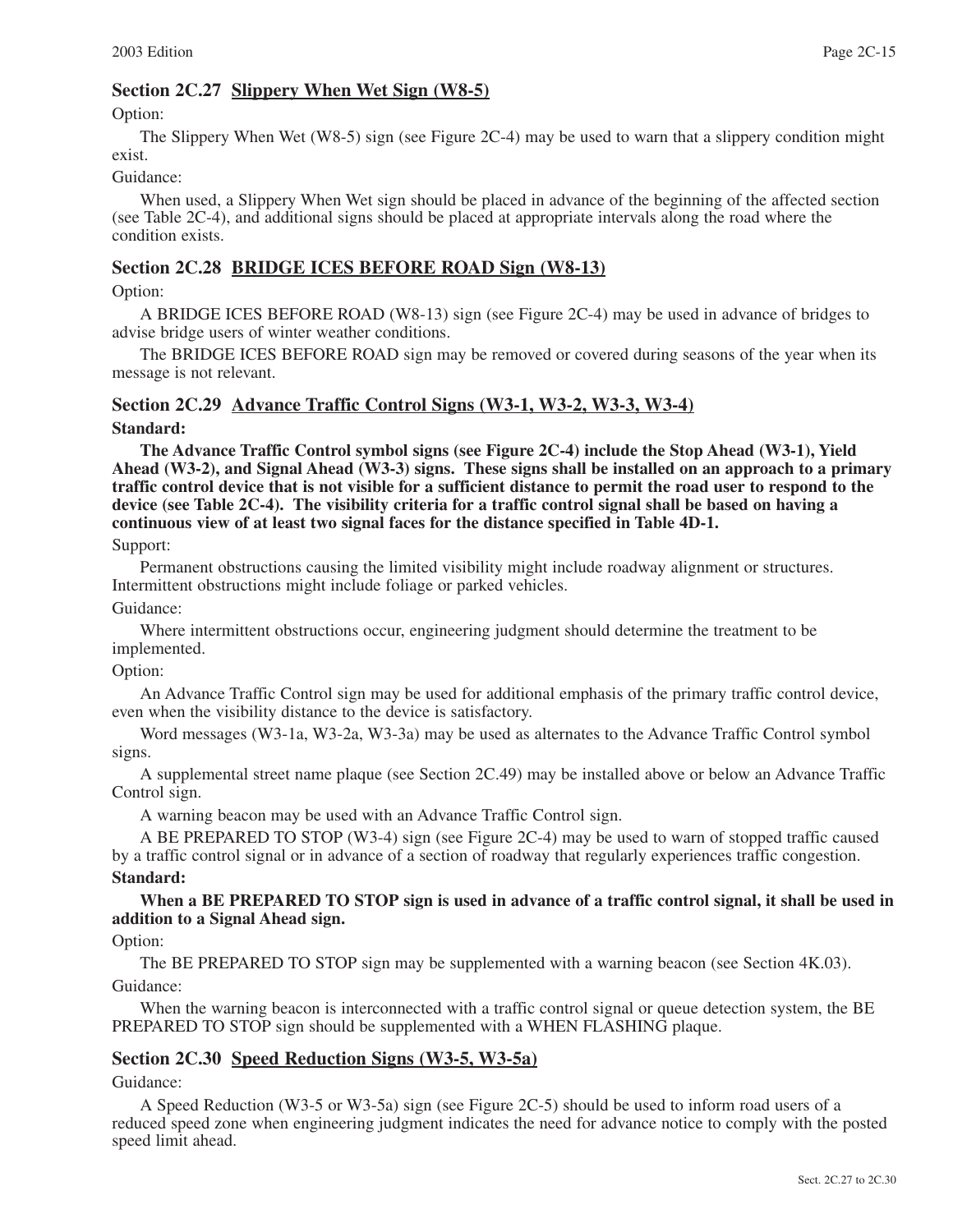

**Figure 2C-5. Advisory Speed and Speed Reduction Signs**

#### **Standard:**

**If used, Speed Reduction signs shall be followed by a Speed Limit (R2-1) sign installed at the beginning of the zone where the speed limit applies.**

**The speed limit displayed on the Speed Reduction sign shall be identical to the speed limit displayed on the subsequent Speed Limit sign.**

#### **Section 2C.31 Merge Signs (W4-1, W4-5)**

#### Option:

A Merge (W4-1) sign (see Figure 2C-6) may be used to warn road users on the major roadway that merging movements might be encountered in advance of a point where lanes from two separate roadways converge as a single traffic lane and no turning conflict occurs.

A Merge sign may also be installed on the side of the entering roadway to warn road users on the entering roadway of the merge condition.

Guidance:

The Merge sign should be installed on the side of the major roadway where merging traffic will be encountered and in such a position as to not obstruct the road user's view of entering traffic.

Where two roadways of approximately equal importance converge, a Merge sign should be placed on each roadway.

When a Merge sign is to be installed on an entering roadway that curves before merging with the major roadway, such as a ramp with a curving horizontal alignment as it approaches the major roadway, the Entering Roadway Merge (W4-5) sign (see Figure 2C-6) should be used to better portray the actual geometric conditions to road users on the entering roadway.

The Merge sign should not be used where two roadways converge and merging movements are not required.

The Merge sign should not be used in place of a Lane Ends sign where lanes of traffic moving on a single roadway must merge because of a reduction in the actual or usable pavement width (see Section 2C.33).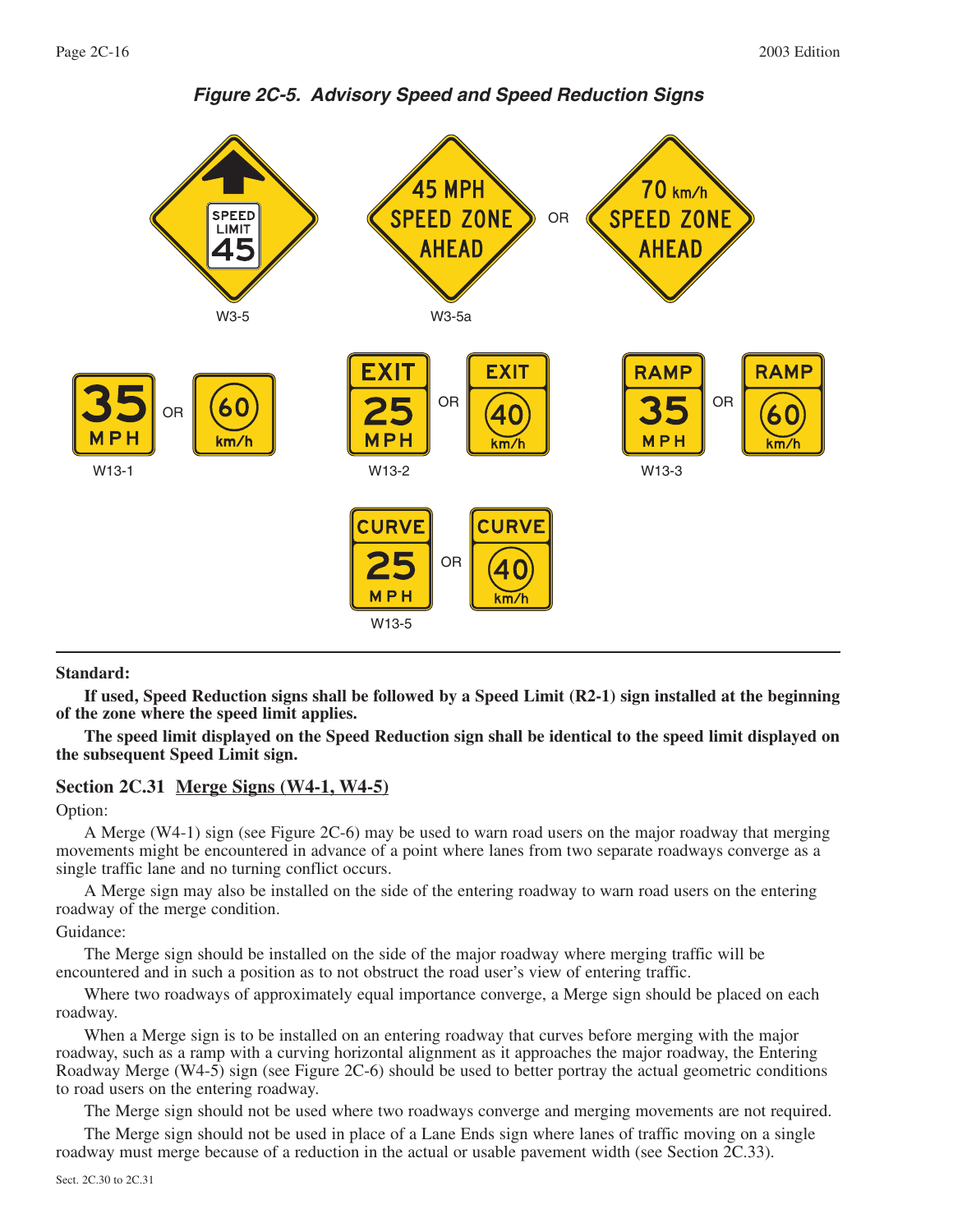# **Figure 2C-6. Merging and Passing Signs**



# **Section 2C.32 Added Lane Signs (W4-3, W4-6)**

Guidance:

The Added Lane (W4-3) sign (see Figure 2C-6) should be installed in advance of a point where two roadways converge and merging movements are not required. When possible, the Added Lane sign should be placed such that it is visible from both roadways; if this is not possible, an Added Lane sign should be placed on the side of each roadway.

When an Added Lane sign is to be installed on a roadway that curves before converging with another roadway that has a tangent alignment at the point of convergence, the Entering Roadway Added Lane (W4-6) sign (see Figure 2C-6) should be used to better portray the actual geometric conditions to road users on the curving roadway.

#### **Section 2C.33 Lane Ends Signs (W4-2, W9-1, W9-2)**

#### Guidance:

The LANE ENDS MERGE LEFT (RIGHT) (W9-2) word sign, or the Lane Ends (W4-2) symbol sign, should be used to warn of the reduction in the number of traffic lanes in the direction of travel on a multi-lane highway (see Figure 2C-6).

#### Option:

The RIGHT (LEFT) LANE ENDS (W9-1) word sign (see Figure 2C-6) may be used in advance of the Lane Ends (W4-2) symbol sign or the LANE ENDS MERGE LEFT (RIGHT) (W9-2) word sign as additional warning or to emphasize that the traffic lane is ending and that a merging maneuver will be required.

On one-way streets or on divided highways where the width of the median will permit, two Lane Ends signs may be placed facing approaching traffic, one on the right side and the other on the left side or median.

The reduction in the number of traffic lanes may also be delineated with roadway edge lines (see Section 3B.09) and/or roadway delineation (see Chapter 3D).

#### Guidance:

Where an extra lane has been provided for slower moving traffic (see Section 2B.32), a Lane Ends word sign or a Lane Ends (W4-2) symbol sign should be installed in advance of the end of the extra lane.

Lane Ends signs should not be installed in advance of the end of an acceleration lane.

# **Section 2C.34 Two-Way Traffic Sign (W6-3)**

Guidance:

A Two-Way Traffic (W6-3) sign (see Figure 2C-6) should be used to warn road users of a transition from a multi-lane divided section of roadway to a two-lane, two-way section of roadway.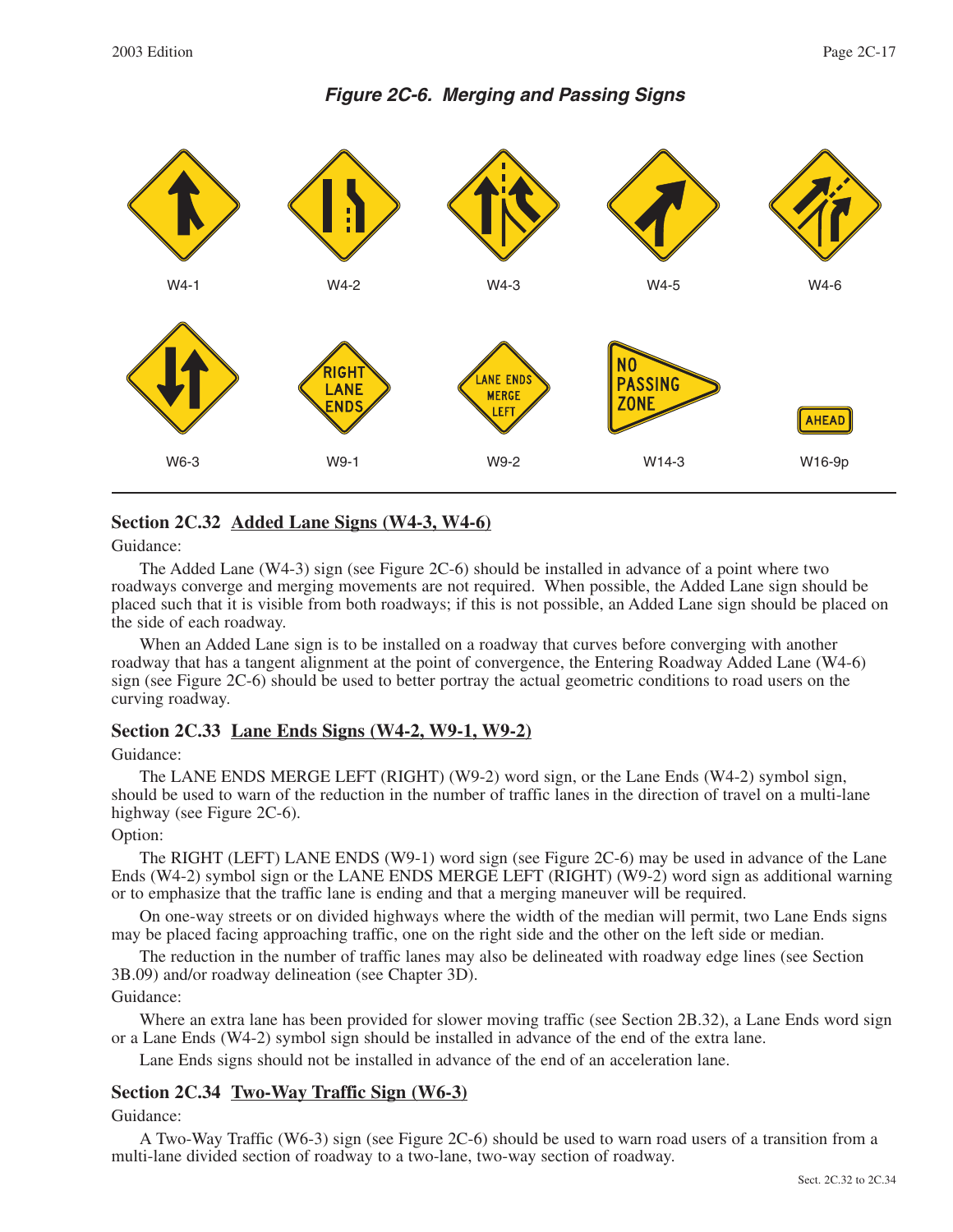A Two-Way Traffic (W6-3) sign with an AHEAD (W16-9p) plaque (see Figure 2C-6) should be used to warn road users of a transition from a one-way street to a two-lane, two-way section of roadway (see Figure 2B-12, Sheet 2 of 2).

### Option:

The Two-Way Traffic sign may be used at intervals along a two-lane, two-way roadway and may be used to supplement the Divided Highway (Road) Ends (W6-2) sign discussed in Section 2C.19.

# **Section 2C.35 NO PASSING ZONE Sign (W14-3)**

#### **Standard:**

**The NO PASSING ZONE (W14-3) sign (see Figure 2C-6) shall be a pennant-shaped isosceles triangle with its longer axis horizontal and pointing to the right. When used, the NO PASSING ZONE sign shall be installed on the left side of the roadway at the beginning of no-passing zones identified by either pavement markings or DO NOT PASS signs or both (see Sections 2B.29 and 3B.02).**

**Section 2C.36 Advisory Exit, Ramp, and Curve Speed Signs (W13-2, W13-3, W13-5) Standard:**

**Advisory Exit, Ramp, and Curve Speed signs shall be vertical rectangles. The advisory Exit Speed (W13-2), Ramp Speed (W13-3), or Curve Speed (W13-5) signs (see Figure 2C-5) shall be used where engineering judgment indicates the need to advise road users of the recommended speed on an exit, a ramp, or a curve.**

#### Guidance:

When used, the Exit Speed sign should be installed along the deceleration lane.

The Exit Speed sign should be visible in time for the road user to make a reasonably safe slowing and exiting maneuver.

The Ramp Speed sign should be visible in time for the road user to reduce to the recommended speed. Option:

One or more Ramp Speed signs may be used along the deceleration lane, beyond the gore, or along the ramp (see Figure 2C-7). Based on engineering judgment, the Ramp Speed sign may be installed on the inside or outside of the curve to enhance its visibility.

A Turn (W1-1) or Curve (W1-2) sign with an Advisory Speed (W13-1) plaque may be used in place of a Ramp Speed sign if it is located such that it clearly does not apply to drivers on the main roadway.

A Curve Speed sign may be used at and beyond the beginning of a curve following a Horizontal Alignment and Advisory Speed sign combination, or when there is a need to remind road users of the recommended speed, or where the recommended speed changes because of a change in curvature (see Section 2C.06). Based on engineering judgment, the Curve Speed sign may be installed on the inside or outside of the curve to enhance its visibility.

The advisory speed may be the 85th-percentile speed of free-flowing traffic, the speed corresponding to a 16 degree ball bank indicator reading, or the speed otherwise determined by an engineering study because of unusual circumstances.

#### Support:

A 10-degree ball-bank indicator reading, formerly used in determining advisory speeds, is based on research from the 1930s. In modern vehicles, the 85th-percentile speed on curves approximates a 16-degree reading. This is the speed at which most drivers' judgment recognizes incipient instability along a ramp or curve.

#### **Section 2C.37 Intersection Warning Signs (W2-1 through W2-6)**

#### Option:

A Cross Road (W2-1) symbol, Side Road (W2-2 or W2-3) symbol, T-Symbol (W2-4), or Y-Symbol (W2-5) sign (see Figure 2C-8) may be used in advance of an intersection to indicate the presence of an intersection and the possibility of turning or entering traffic. The Circular Intersection (W2-6) symbol sign accompanied by an educational TRAFFIC CIRCLE (W16-12p) plaque (see Figure 2C-8) may be installed in advance of a circular intersection.

The relative importance of the intersecting roadways may be shown by different widths of lines in the symbol. An advance street name plaque (see Section 2C.49) may be installed above or below an Intersection Warning sign.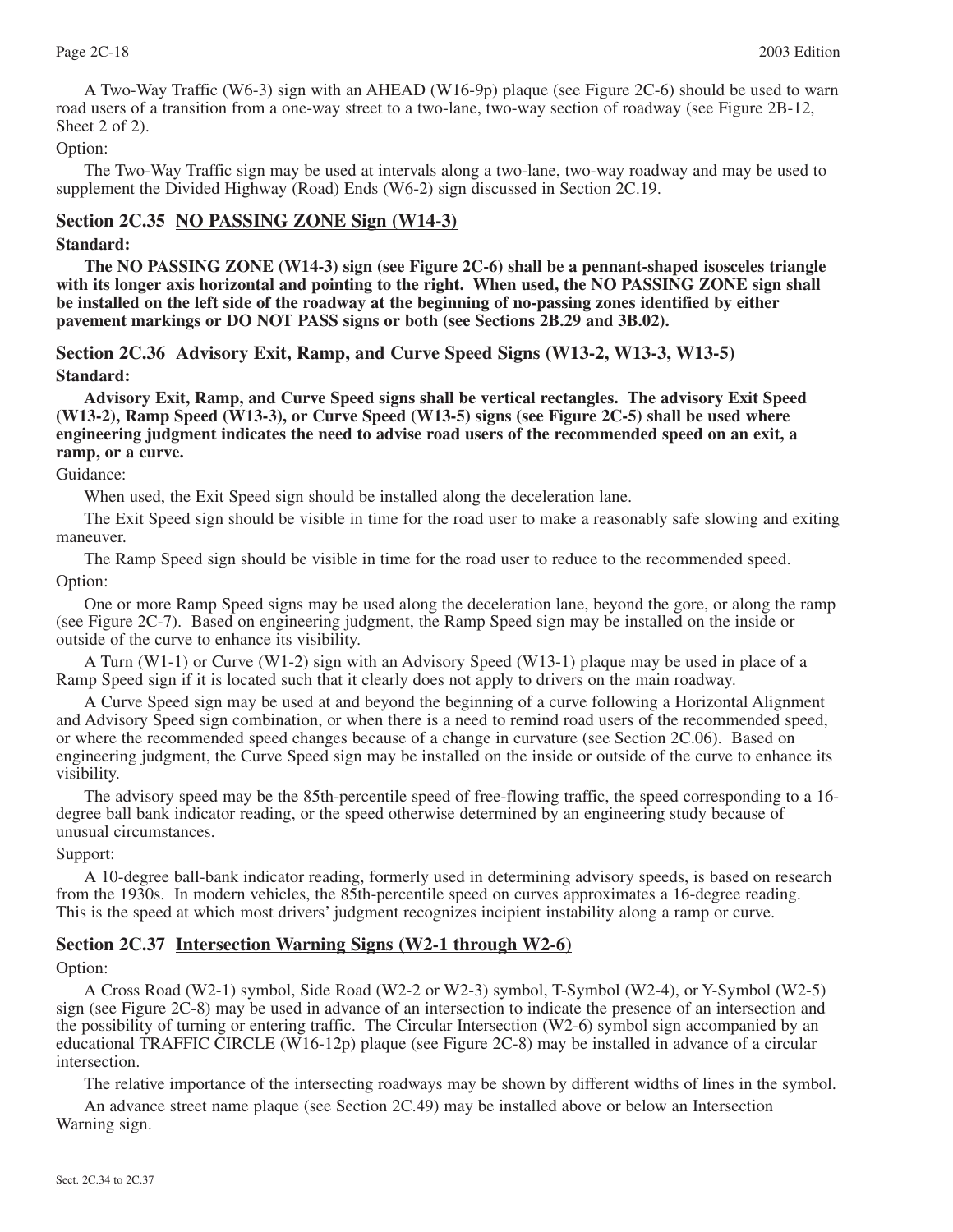

**Figure 2C-7. Example of Advisory Speed Signing for an Exit Ramp**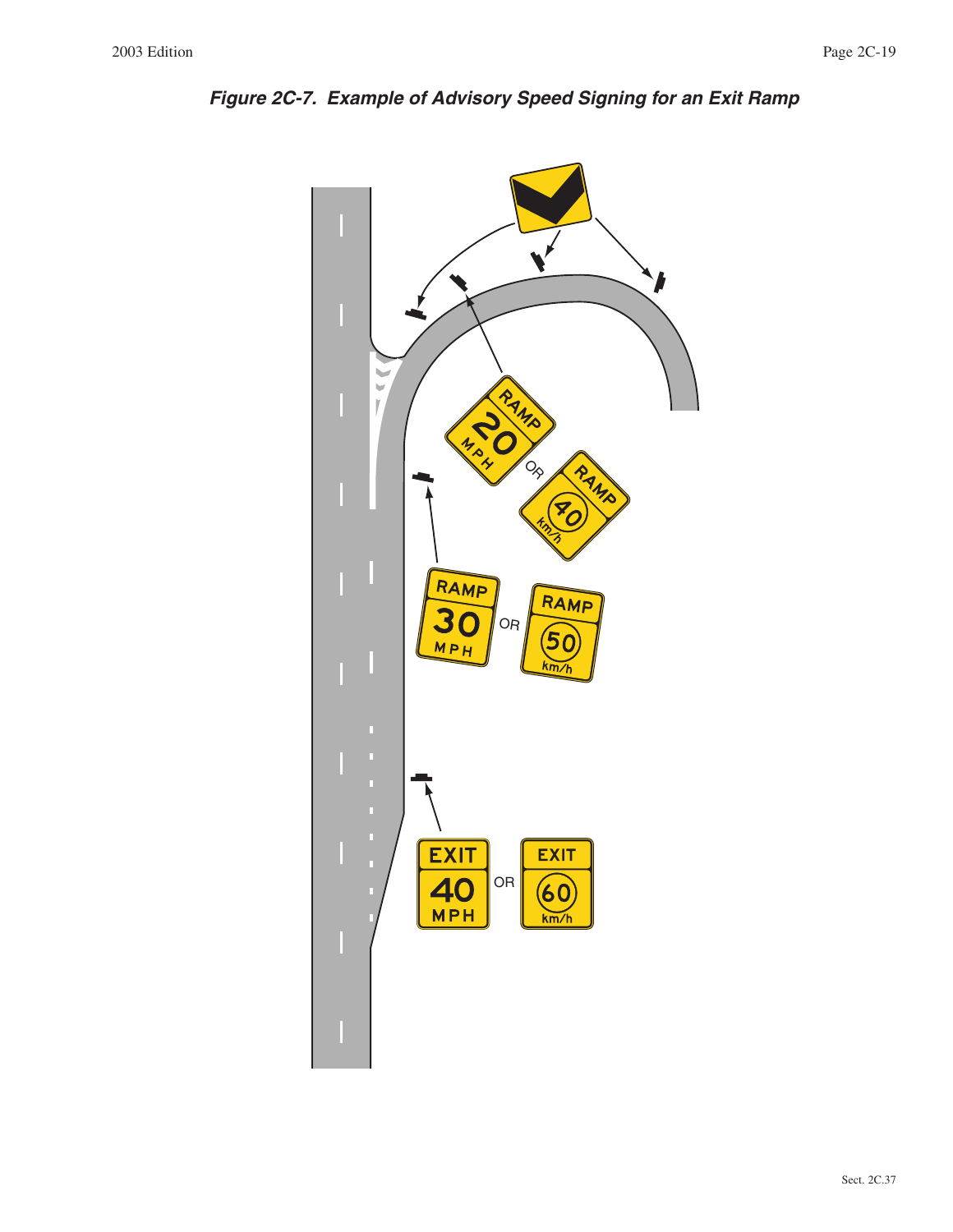

# **Figure 2C-8. Intersection Warning Signs**

Guidance:

The Intersection Warning sign should illustrate and depict the general configuration of the intersecting roadway, such as cross road, side road, T-intersection, or Y-intersection.

Intersection Warning signs, other than the Circular Intersection symbol (W2-6) sign and the T-intersection symbol (W2-4) sign, should not be used on approaches controlled by STOP signs, YIELD signs, or signals. The Circular Intersection symbol (W2-6) sign should be installed on the approach to a YIELD sign controlled roundabout intersection.

Where the side roads are not opposite of each other, the symbol for the intersection should indicate a slight offset.

# **Section 2C.38 Two-Direction Large Arrow Sign (W1-7)**

#### **Standard:**

**The Two-Direction Large Arrow (W1-7) sign (see Figure 2C-8) shall be a horizontal rectangle.**

**If used, it shall be installed on the far side of a T-intersection in line with, and at approximately a right angle to, approaching traffic.**

**The Two-Direction Large Arrow sign shall not be used where there is no change in the direction of travel such as at the beginnings and ends of medians or at center piers.**

Guidance:

The Two-Direction Large Arrow sign should be visible for a sufficient distance to provide the road user with adequate time to react to the intersection configuration.

# **Section 2C.39 Traffic Signal Signs (W25-1, W25-2)**

#### **Standard:**

**Unless a separate left-turn signal face is provided and is operated as described in Section 4D.06, if the possibility exists that a CIRCULAR YELLOW signal indication could be displayed to an approach from which drivers are turning left permissively without the simultaneous display of a CIRCULAR YELLOW signal indication to the opposing approach (see Section 4D.05), either a W25-1 or a W25-2 sign (see Figure 2C-8) shall be installed near the left-most signal head. If the operation described in the previous sentence occurs on a cycle-by-cycle basis during all times that the traffic control signal is operated in the stop-and-go mode, the ONCOMING TRAFFIC HAS EXTENDED GREEN (W25-1) sign shall be used; if the operation occurs only occasionally, the ONCOMING TRAFFIC MAY HAVE EXTENDED GREEN (W25-2) sign shall be used.**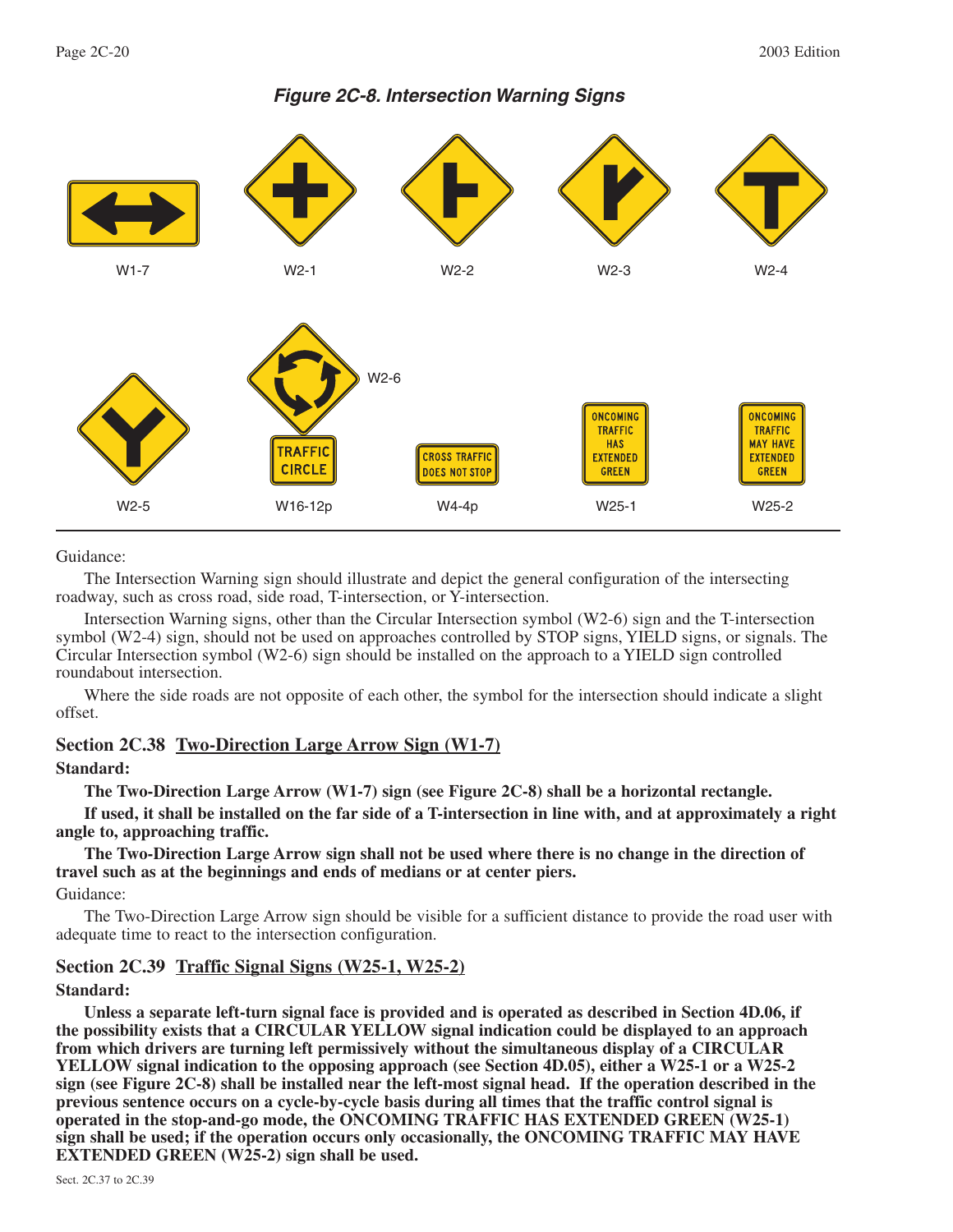# **Section 2C.40 Vehicular Traffic Signs (W8-6, W11-1, W11-5, W11-5a, W11-8, W11-10, W11-11, W11-12p, W11-14)**

#### Option:

Vehicular Traffic (W8-6, W11-1, W11-5, W11-5a, W11-8, W11-10, W11-11, W11-12p, W11-14) signs (see Figure 2C-9) may be used to alert road users to locations where unexpected entries into the roadway by trucks, bicyclists, farm vehicles, emergency vehicles, golf carts, horse-drawn vehicles, or other vehicles might occur. The TRUCK CROSSING (W8-6) word message sign may be used as an alternate to the Truck Crossing symbol (W11-10) sign.

#### Support:

These locations might be relatively confined or might occur randomly over a segment of roadway.

#### Guidance:

Vehicular Traffic signs should be used only at locations where the road user's sight distance is restricted, or the condition, activity, or entering traffic would be unexpected.

If the condition or activity is seasonal or temporary, the Vehicular Traffic sign should be removed or covered when the condition or activity does not exist.

#### Option:

Supplemental plaques (see Section 2C.43) with legends such as AHEAD, XX METERS (XX FEET), NEXT XX km (NEXT XX MILES), or SHARE THE ROAD may be mounted below Vehicular Traffic signs to provide advance notice to road users of unexpected entries.

#### **Standard:**

#### **The Emergency Vehicle (W11-8) sign with the EMERGENCY SIGNAL AHEAD (W11-12p) supplemental plaque (see Figure 2C-9) shall be placed in advance of all emergency-vehicle traffic control signals (see Chapter 4F).**

#### Option:

The Emergency Vehicle (W11-8) sign, or a word message sign indicating the type of emergency vehicle (such as rescue squad), may be used in advance of the emergency vehicle station when no emergency-vehicle traffic control signal is present.

# **Section 2C.41 Nonvehicular Signs (W11-2, W11-3, W11-4, W11-6, W11-7, W11-9)**

#### Option:

Nonvehicular signs (see Figure 2C-10) may be used to alert road users in advance of locations where unexpected entries into the roadway or shared use of the roadway by pedestrians, animals, and other crossing activities might occur.

#### Support:

These conflicts might be relatively confined, or might occur randomly over a segment of roadway.

#### Option:

When used in advance of a crossing, Nonvehicular warning signs may be supplemented with supplemental plaques (see Section 2C.43) with the legend AHEAD, XX METERS (XX FEET), or NEXT XX km (NEXT XX MILES) to provide advance notice to road users of crossing activity.

#### **Standard:**

**When used at the crossing, Nonvehicular signs shall be supplemented with a diagonal downward pointing arrow (W16-7p) plaque (see Figure 2C-11) showing the location of the crossing.** 

# Option:

The crossing location may be defined with crosswalk markings (see Section 3B.17).

Pedestrian, Bicycle, and School signs and their related supplemental plaques may have a fluorescent yellowgreen background with a black legend and border.

#### Guidance:

When a fluorescent yellow-green background is used, a systematic approach featuring one background color within a zone or area should be used. The mixing of standard yellow and fluorescent yellow-green backgrounds within a selected site area should be avoided.

Nonvehicular signs should be used only at locations where the crossing activity is unexpected or at locations not readily apparent.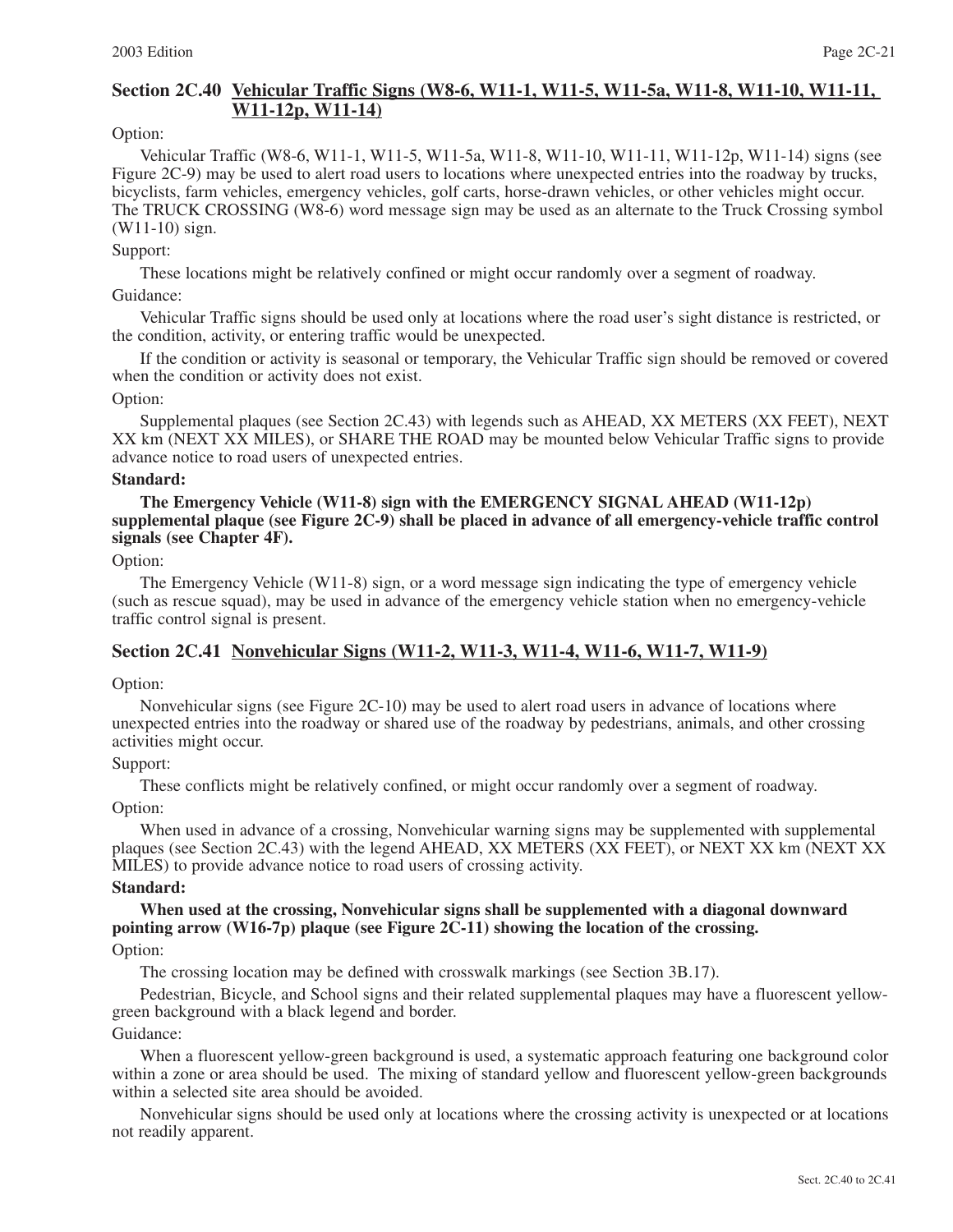

**Figure 2C-10. Nonvehicular Traffic Signs**

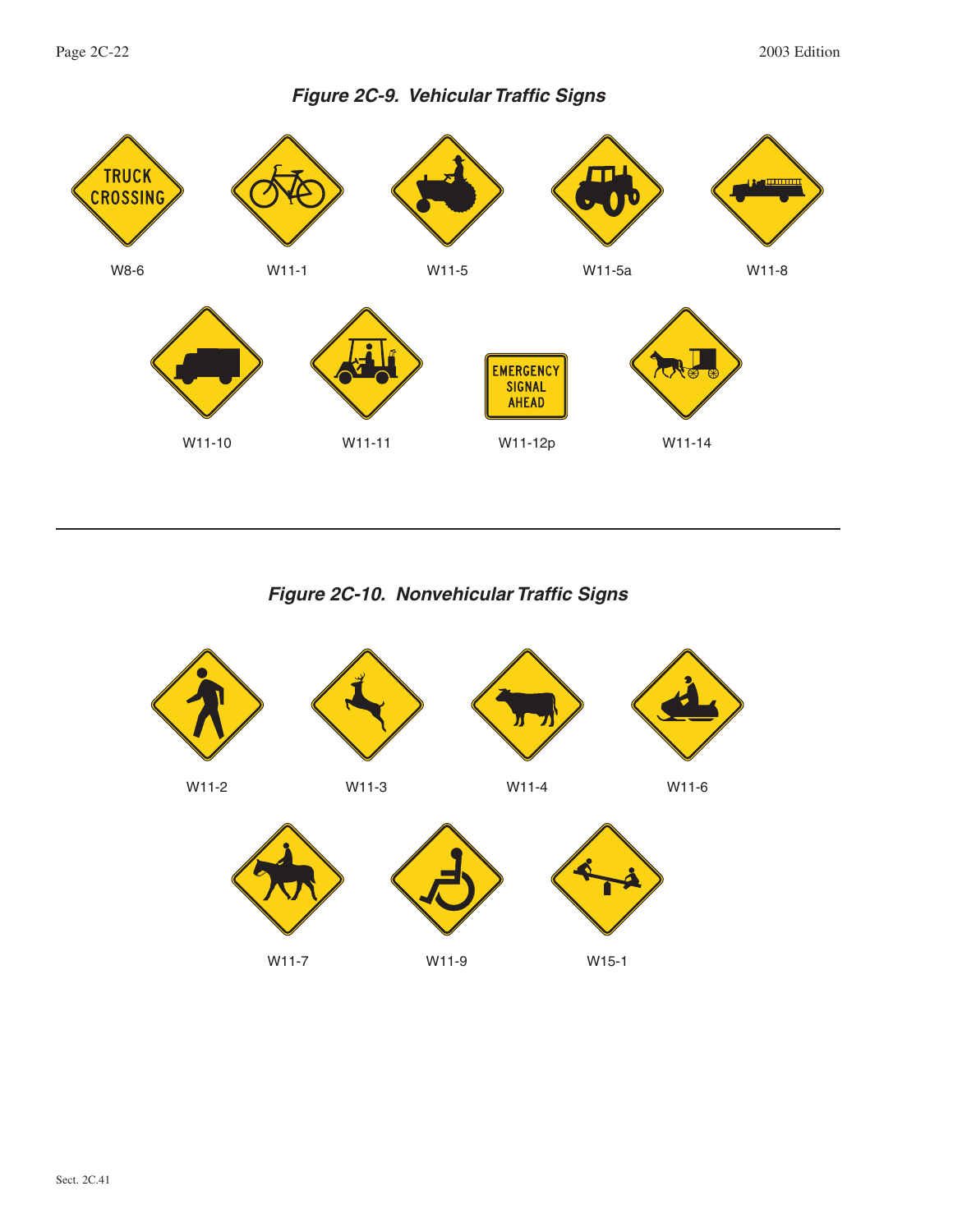**Figure 2C-11. Supplemental Warning Plaques**

| <b>SHARE</b><br><b>THE</b><br><b>ROAD</b><br>W16-1 | 500<br>FEET<br>W16-2 | <b>500 FT</b><br>W16-2a                            | $\mathbf{Z}$<br><b>MILES</b><br>W16-3     | 2 MILES<br>W16-3a                         |
|----------------------------------------------------|----------------------|----------------------------------------------------|-------------------------------------------|-------------------------------------------|
| <b>NEXT</b><br>-FT<br>500<br>W16-4                 | FIRST ST<br>W16-8    | <b>ELM STREET</b><br><b>LUMSDEN RD →</b><br>W16-8a | <b>PHOTO</b><br><b>ENFORCED</b><br>W16-10 | <b>HOV</b><br>W16-11                      |
| W16-5p                                             | W16-6p               | W16-7p                                             | <b>AHEAD</b><br>W16-9p                    | <b>WHEN</b><br><b>FLASHING</b><br>W16-13p |

# **Section 2C.42 Playground Sign (W15-1)**

Option:

The Playground (W15-1) sign (see Figure 2C-10) may be used to give advance warning of a designated children's playground that is located adjacent to the road. The Playground sign may have a fluorescent yellowgreen background with a black legend and border.

# Guidance:

If the access to the playground area requires a roadway crossing, the application of crosswalk pavement markings (see Section 3B.17) and Nonvehicular signs (see Section 2C.41) should be considered.

# **Section 2C.43 Use of Supplemental Plaques**

#### Option:

A supplemental plaque may be displayed with a warning sign when engineering judgment indicates that road users require additional information beyond that contained in the main message of the warning sign. **Standard:**

**Supplemental plaques shall be used only in combination with warning or regulatory signs. They shall not be mounted alone or displayed alone. If used, a supplemental plaque shall be installed on the same post(s) as the warning sign.**

# **Section 2C.44 Design of Supplemental Plaques**

#### **Standard:**

**A supplemental plaque shall have the same color legend, border, and background as the warning sign with which it is displayed. Supplemental plaques shall be square or rectangular.**

#### **Section 2C.45 Distance Plaques (W16-2 series, W16-3 series, W16-4, W7-3a)**

#### Option:

The Distance Ahead (W16-2 series and W16-3 series) plaques (see Figure 2C-11) may be used to inform the road user of the distance to the condition indicated by the warning sign.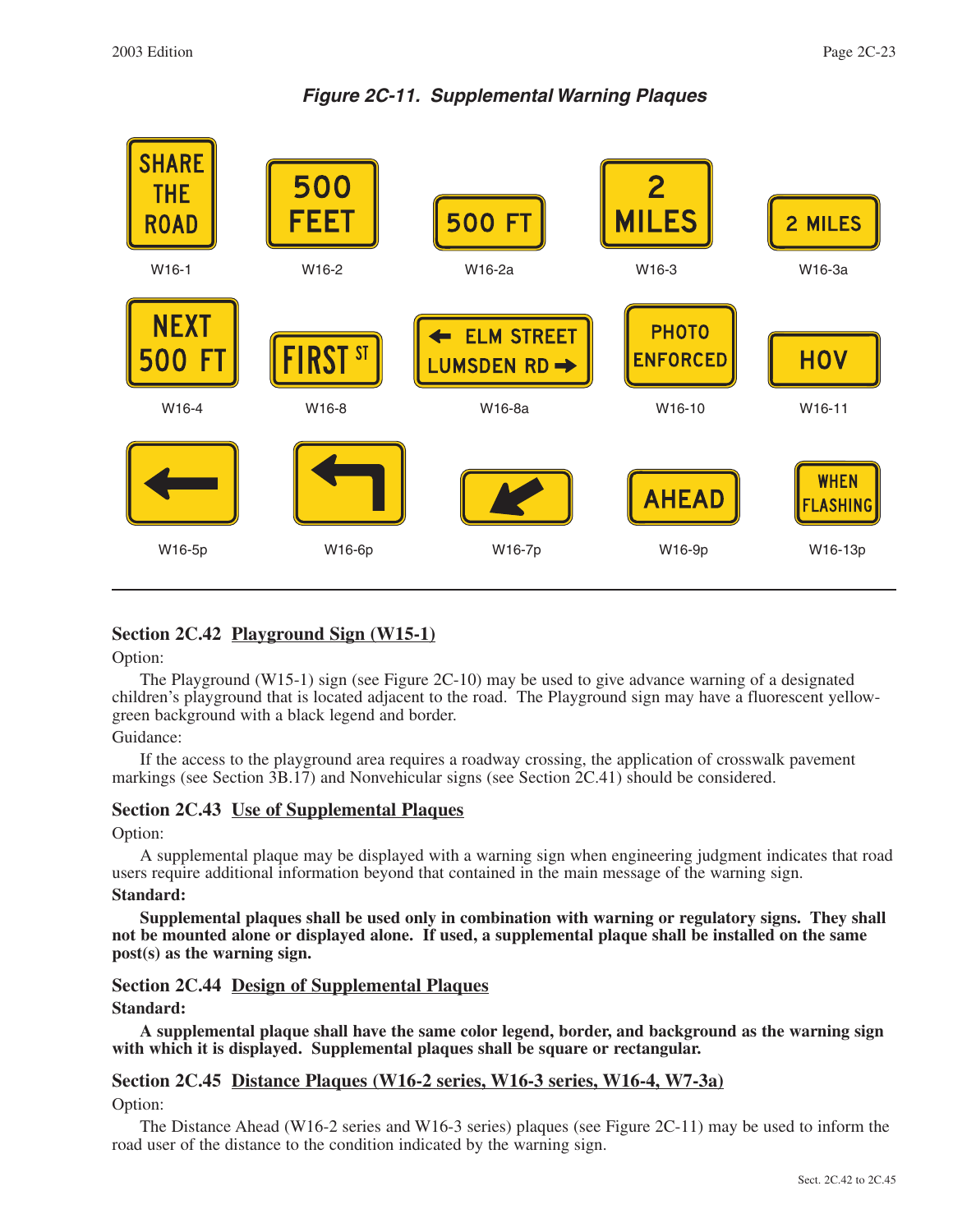The Next Distance (W7-3a and W16-4) plaques (see Figures 2C-2 and 2C-11) may be used to inform road users of the length of roadway over which the condition indicated by the warning sign exists.

# **Section 2C.46 Advisory Speed Plaque (W13-1)**

Option:

The Advisory Speed (W13-1) plaque (see Figure 2C-5) may be used to supplement any warning sign to indicate the advisory speed for a condition.

# **Standard:**

**The Advisory Speed plaque shall be used where an engineering study indicates a need to advise road users of the advisory speed for a condition.**

**If used, the Advisory Speed plaque shall carry the message XX km/h (XX MPH). The speed shown shall be a multiple of 10 km/h or 5 mph.**

**Except in emergencies or when the condition is temporary, an Advisory Speed plaque shall not be installed until the advisory speed has been determined by an engineering study.**

# Guidance:

Because changes in conditions, such as roadway geometrics, surface characteristics, or sight distance, might affect the advisory speed, each location should be periodically evaluated and the Advisory Speed plaque changed if necessary.

#### Option:

The advisory speed may be the 85th-percentile speed of free-flowing traffic, the speed corresponding to a 16-degree ball bank indicator reading, or the speed otherwise determined by an engineering study because of unusual circumstances.

Support:

A 10-degree ball-bank indicator reading, formerly used in determining advisory speeds, is based on research from the 1930s. In modern vehicles, the 85th-percentile speed on curves approximates a 16-degree reading. This is the speed at which most drivers' judgment recognizes incipient instability along a ramp or curve.

# **Section 2C.47 Supplemental Arrow Plaques (W16-5p, W16-6p, W16-7p)**

Guidance:

If the condition indicated by a warning sign is located on an intersecting road and the distance between the intersection and condition is not sufficient to provide adequate advance placement of the warning sign, a Supplemental Arrow (W16-5p, W16-6p, W16-7p) plaque (see Figure 2C-11) should be used below the warning sign.

#### **Standard:**

**Supplemental Arrow plaques (see Figure 2C-2) shall have the same legend design as the Advance Turn Arrow and Directional Arrow auxiliary signs (see Sections 2D.25 and 2D.26) except that they shall have a black legend and border on a yellow or fluorescent yellow-green background, as appropriate.**

# **Section 2C.48 Hill-Related Plaques (W7-2 Series, W7-3 Series)**

Guidance:

Hill-Related (W7-2 series, W7-3 series) plaques (see Figure 2C-11) or other appropriate legends and larger signs should be used for emphasis or where special hill characteristics exist.

On longer grades, the use of the distance plaque (W7-3a or W7-3b) at periodic intervals of approximately 1.6 km (1 mi) spacing should be considered.

# **Section 2C.49 Advance Street Name Plaque (W16-8, W16-8a)**

Option:

An Advance Street Name (W16-8 or W16-8a) plaque (see Figure 2C-11) may be used with any Intersection sign (W2 series) or Advance Traffic Control (W3 series) sign to identify the name of the intersecting street.

# **Section 2C.50 CROSS TRAFFIC DOES NOT STOP Plaque (W4-4p)**

Option:

The CROSS TRAFFIC DOES NOT STOP (W4-4p) plaque (see Figure 2C-8) may be used in combination with a STOP sign when engineering judgment indicates that conditions are present that are causing or could cause drivers to misinterpret the intersection as an all-way stop.